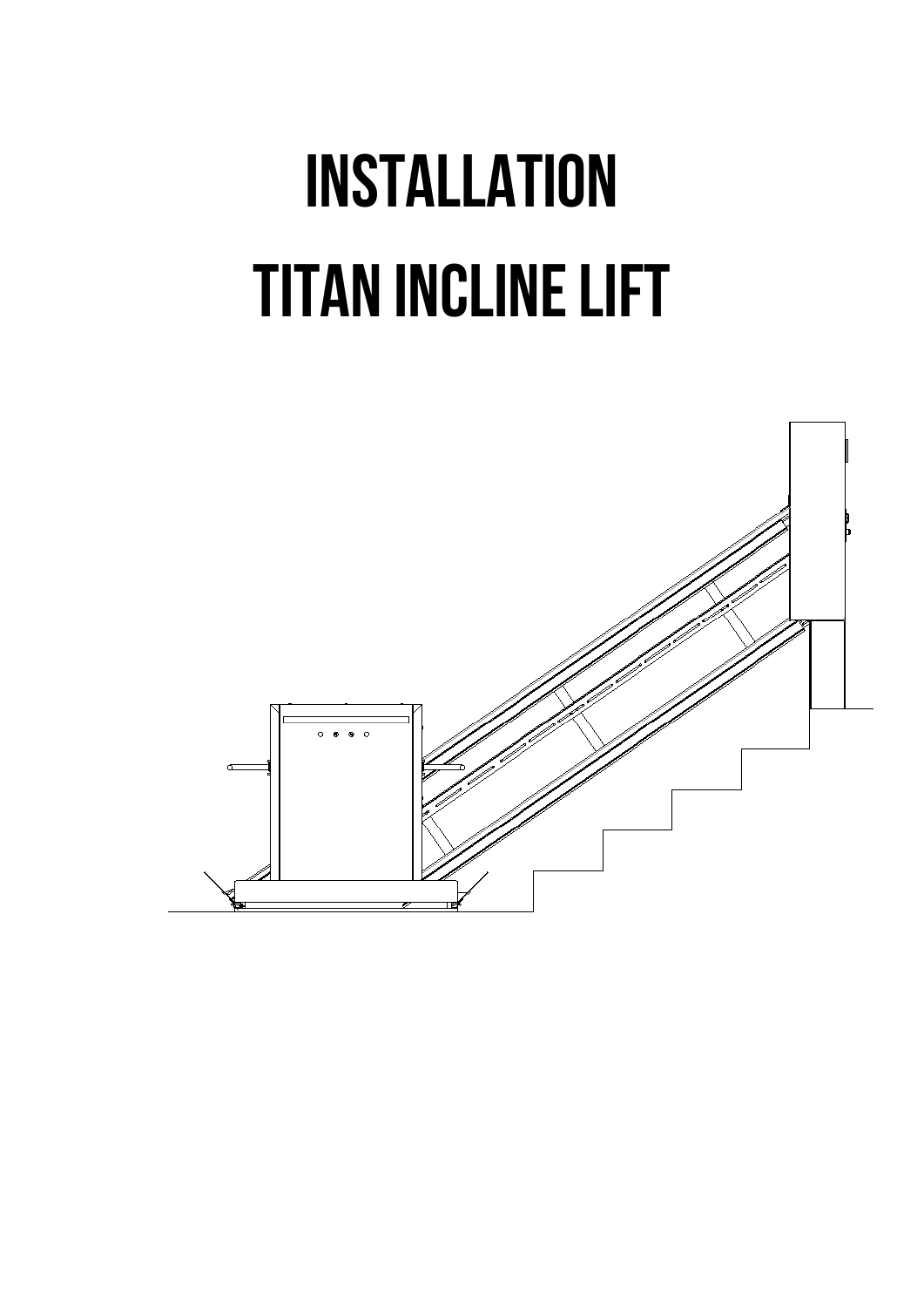- 1. This document is for elevator technicians already trained on this kind of equipment.
- 2. Technical training must be attempted at AmeriGlide before servicing any of their equipment.
- 3. Every components shall be provided by the lift manufacturer
- 4. Make sure to have all required parts and tools.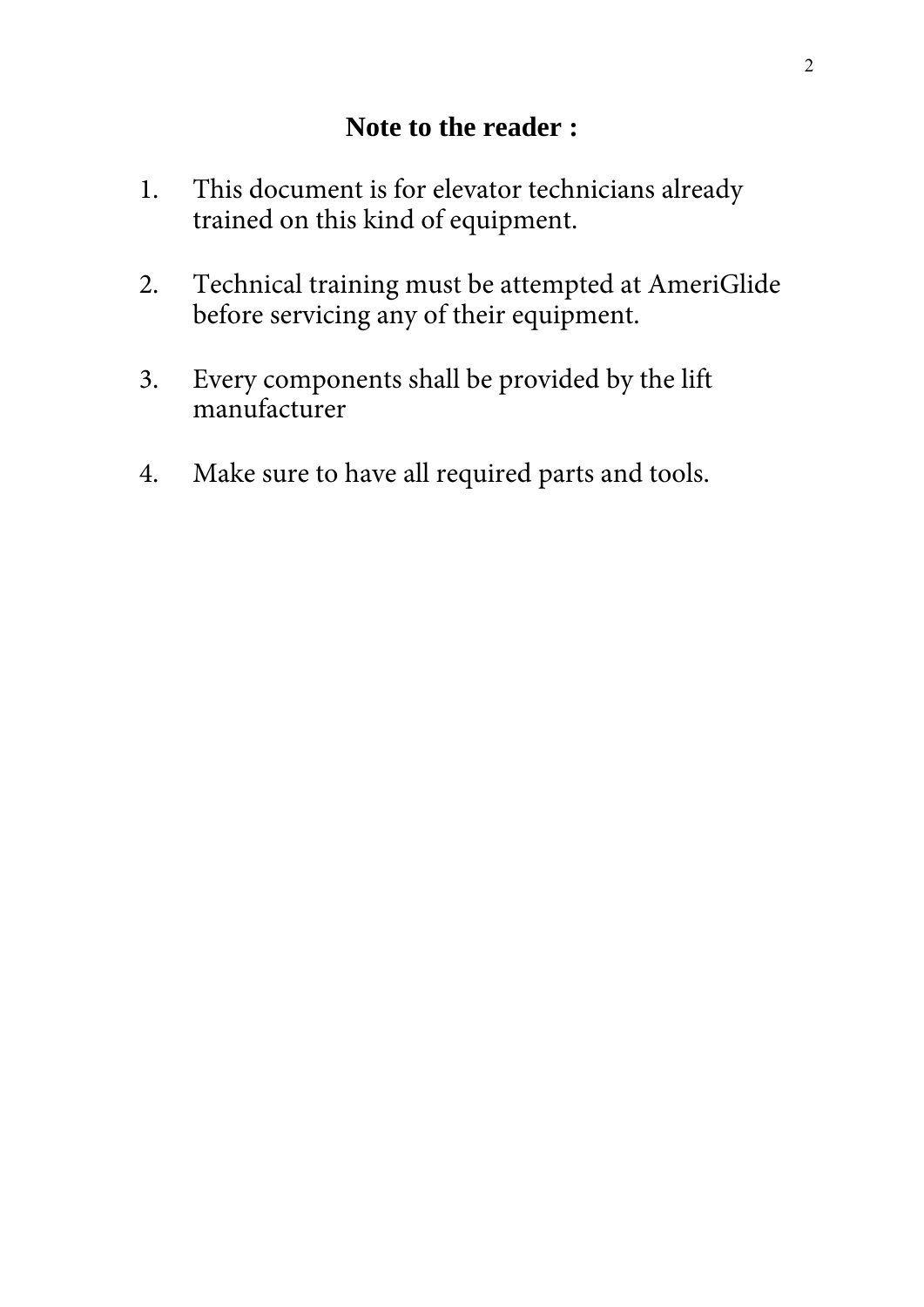# **MAIN COMPONENTS**

- 1) PLATFORM<br>2) HAND RAIL
- 2) HAND RAIL<br>3) VEHICULE O
- 3) VEHICULE COMMANDS<br>4) SAFETY ARM
- SAFETY ARM
- 5) SAFETY FLAP
- 6) UNDER PAN
- 7) GUIDE RAILS
- 8) EMERGENCY MOVING DEVICE<br>9) CUT-OFF
- 9) CUT-OFF
- 10) TOP LANDING CALL STATION

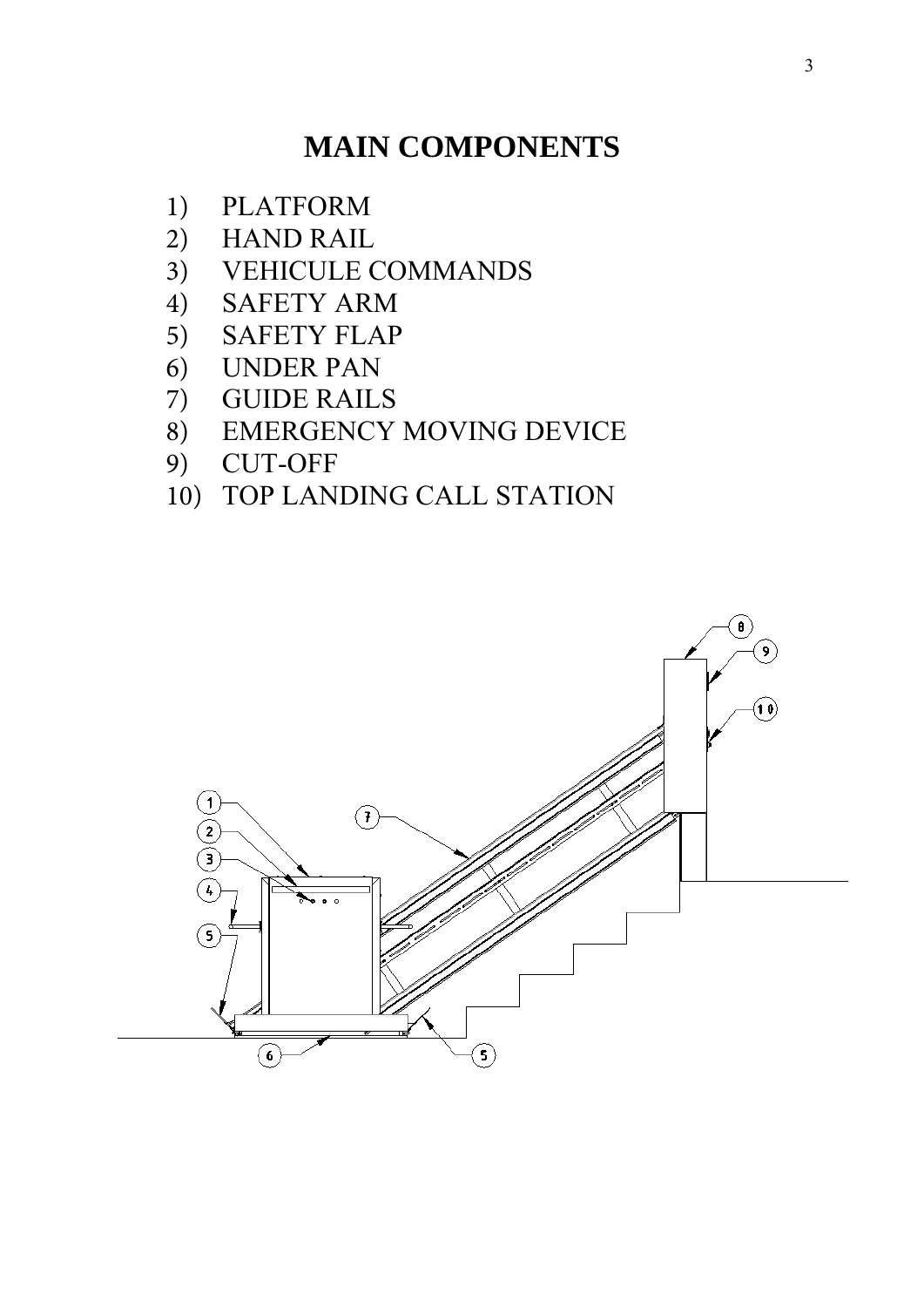## COLUMN INSTALLATION

- a) Remove column front facia by removing perimeter.
- b) Remove the motor gearbox assembly.<br>c) Locate column lower corner with the l
- c) Locate column lower corner with the last step bullnose.<br>
d) Use no.12 wood screw for column anchoring.
- Use no.12 wood screw for column anchoring.

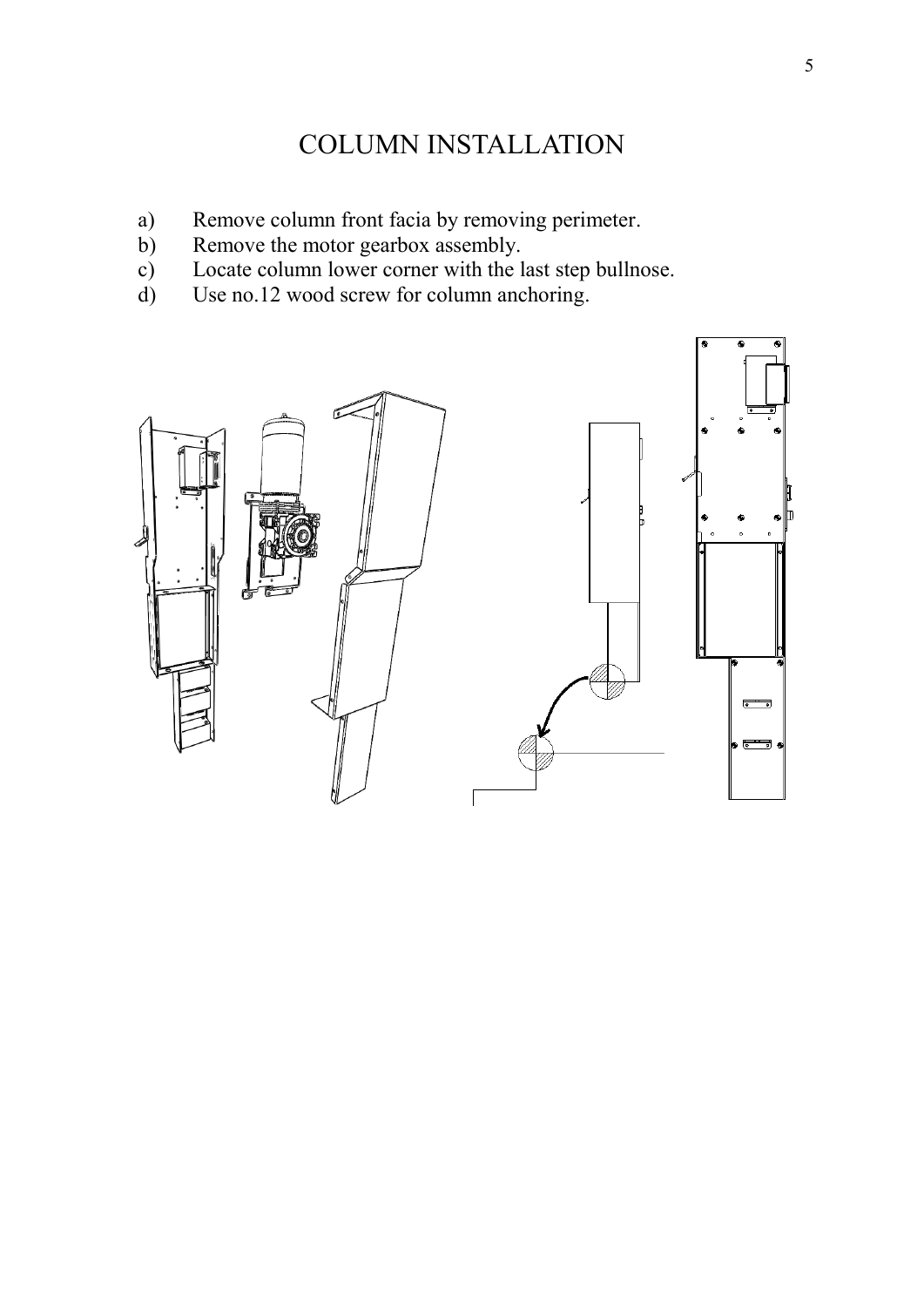## **GUIDE RAILS INSTALLATION**  (SELF SUPPORTING)

If the adjacent wall is not strong enough to support the reactions stated in the installation drawing, it is feasible to install self supporting legs on each step. These legs shall be evenly distributed, the same way as the stud would be located in a standard wall. The maximum spand between 2 legs is 16<sup>"</sup>.

- a) Locate the legs on each step, plumb.
- b) Use all mounting holes
- c) Use only specified anchors on the installation drawing
- d) Use ¼-20 UNC screw for rail mounting on the legs.

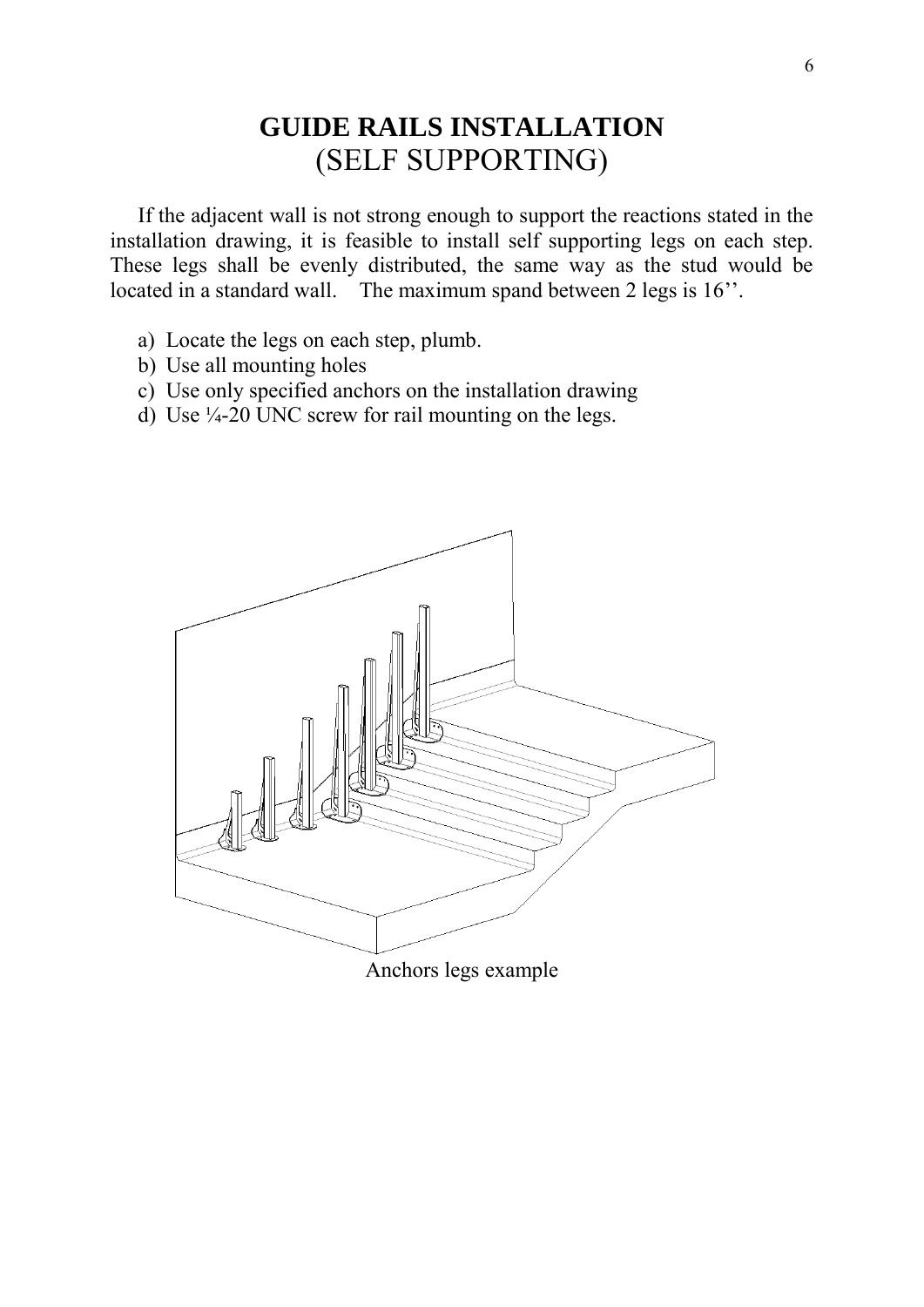# GUIDE RAIL INSTALLATION (STUD WALL)

Guide rail will be shipped already assembled with spacers or screwed on plywood. The installer needs to join he column to the rail itself using the metal bracket '' RACCORD'' already installed on the column.

- a) Place the rail assembly on the wall
- b) Screw the rail ''Raccord'' to the upper rail end
- c) Locate anchoring structure in the supporting wall
- d) Screw each Rail into each anchoring structure
- e) Use only no.12 wood screw for wooden stud wall.
- f) Use only  $\frac{1}{4}$ -20 UNC for steel structure.
- g) Reinstall metal covers



Anchoring Structure Example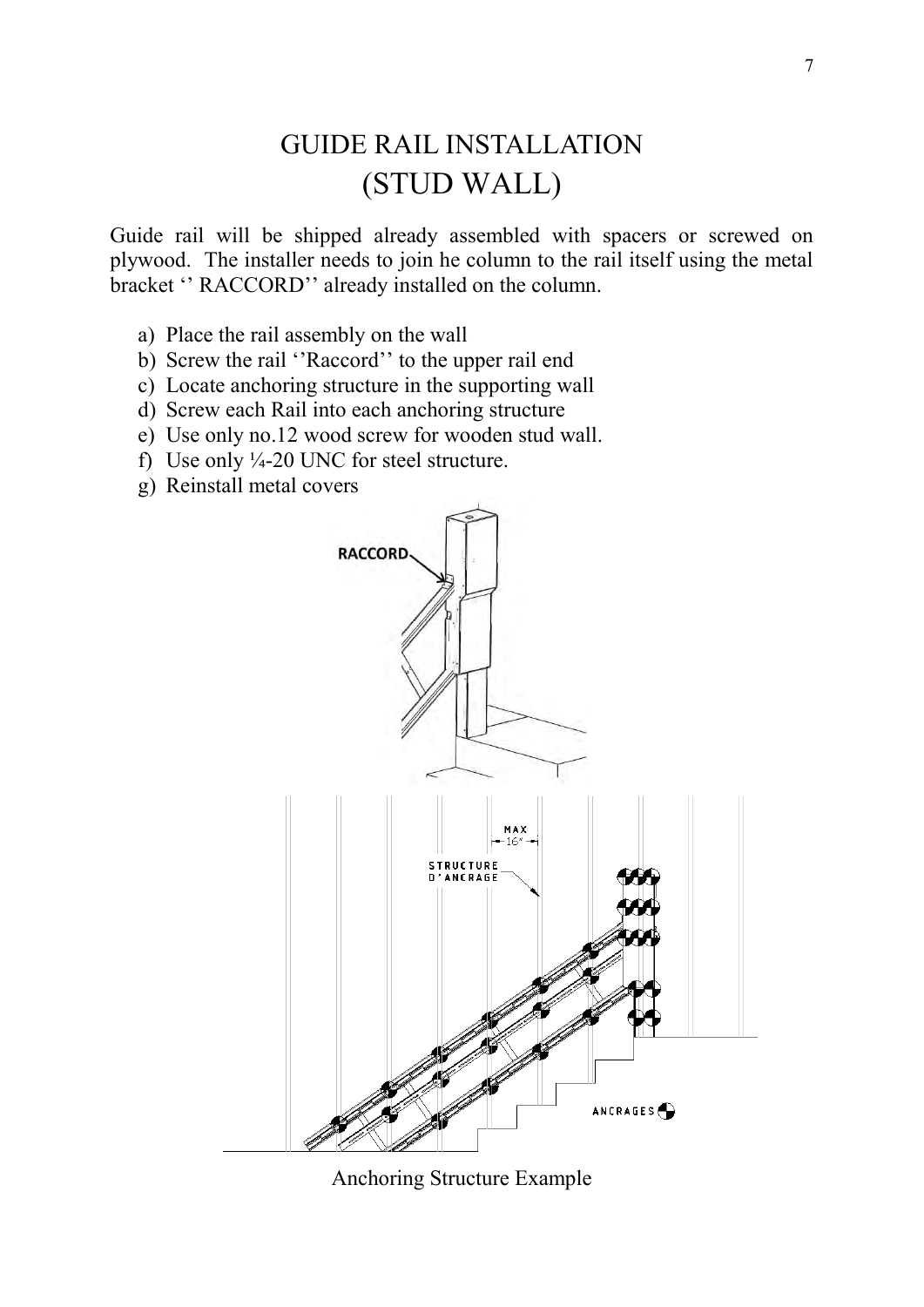## PLATFORM INSTALLATION



- a) Install platform on rail by inserting Charriot #2 in the rail. Make sure to leave about 1/8'' gap between chariot #4 wheel bolts heads and the inside face of the rail.
- b) Slide in chariot #1 between back of platform and supporting wall
- c) Slide the bolts in the arc shaped slots
- d) Make sure all wheels are running on the rail surface, otherwise adjust chariot accordingly. Tight in place and add cotter pins on each bolt.
- e) Attach the lifting chain to the safety brake using the #50 quick link provided with the chain.
- f) Install the upper mechanical stop.
- g) Remove the brake lock screw. ( Front panel will not fit otherwise )
- h) Make all electrical connections as per schemes BEC03 9X9 au BEC04Z3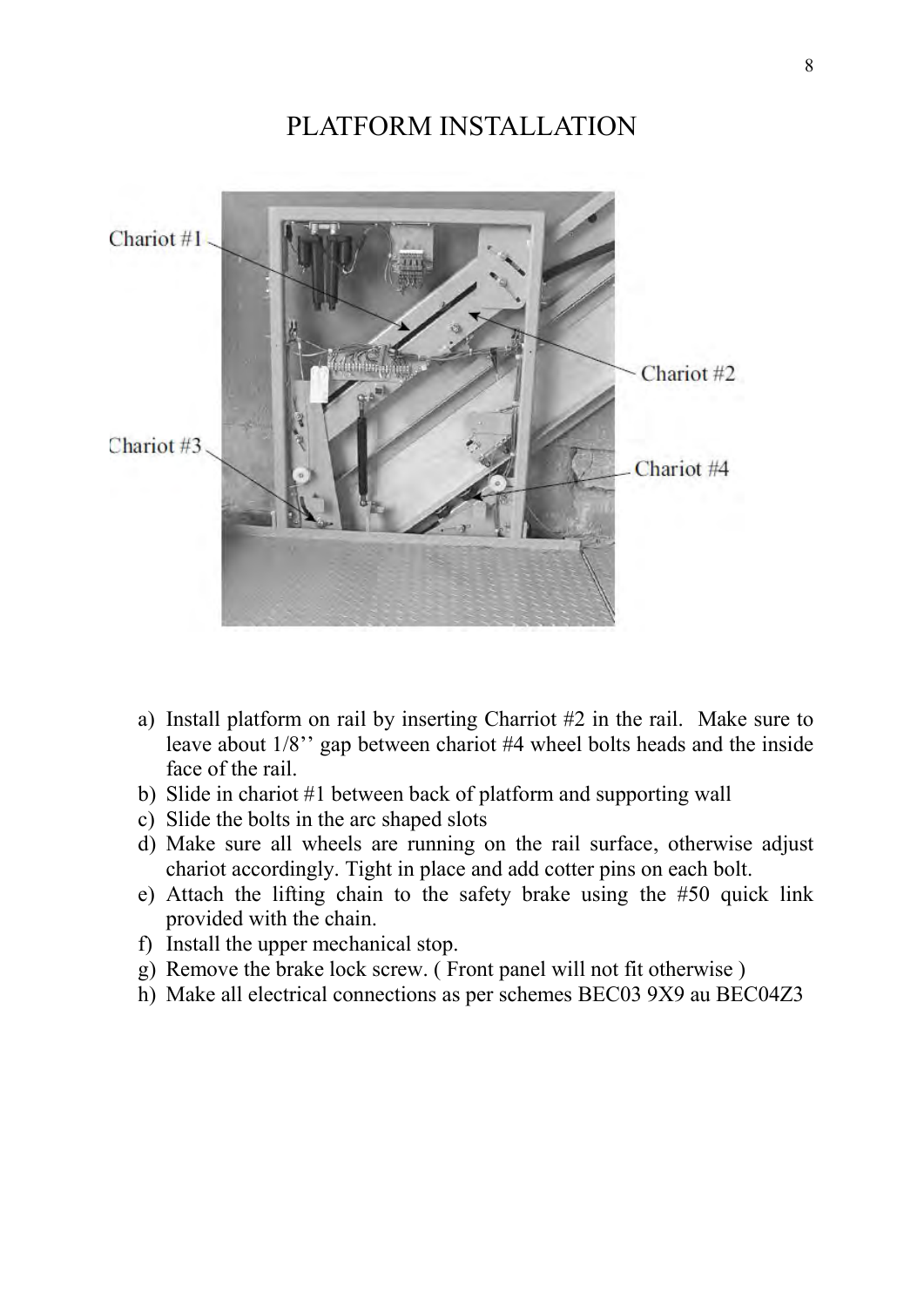

UPPER MECHANICAL STOP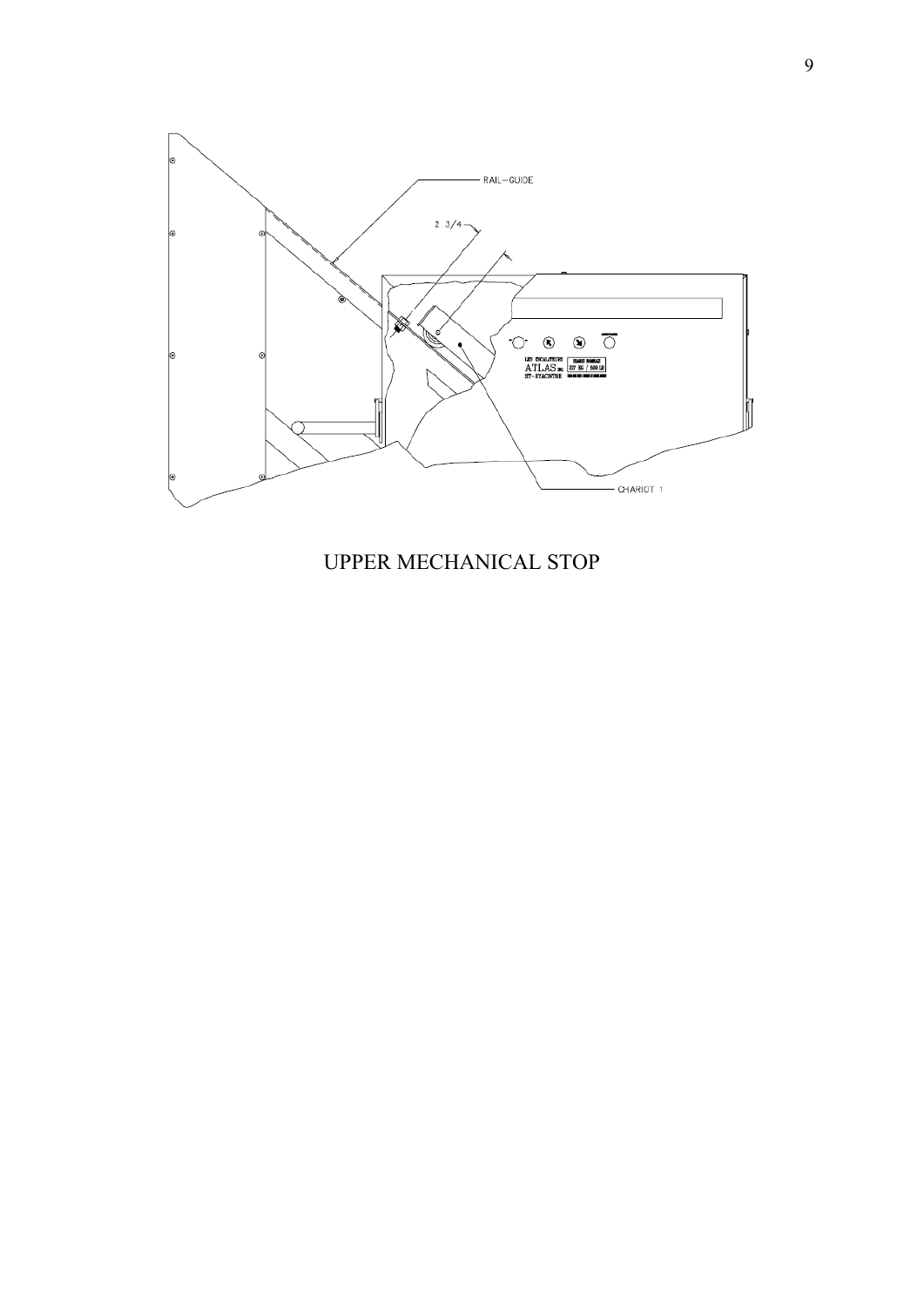## SAFETY ARMS



- a) Install lower arm by using the provided bolts un the platform structure
- b) Install the (gas spring or linear actuator)\*\* on the lower arm lever
- c) Join the lower and upper arm in the arm joint
- d) Install the upper arm the same way the lower arm was installed
- e) Install the (gas spring or linear actuator)\*\* on the upper arm lever
- f) Install the flaps cables on both arms and adjust so those flats are more than 45˚ with the horizontal in the uppermost position.
- g) Adjust the arm switch in such way that electrical circuit is opened when one of the arms is more than 15˚ with the horizontal.

## \*\*NOTE:

# MANUAL ACTION VEHICULE REQUIRE GAS SPRING AUTOMATIC ACTION REQUIRE LINEAR ACTUATOR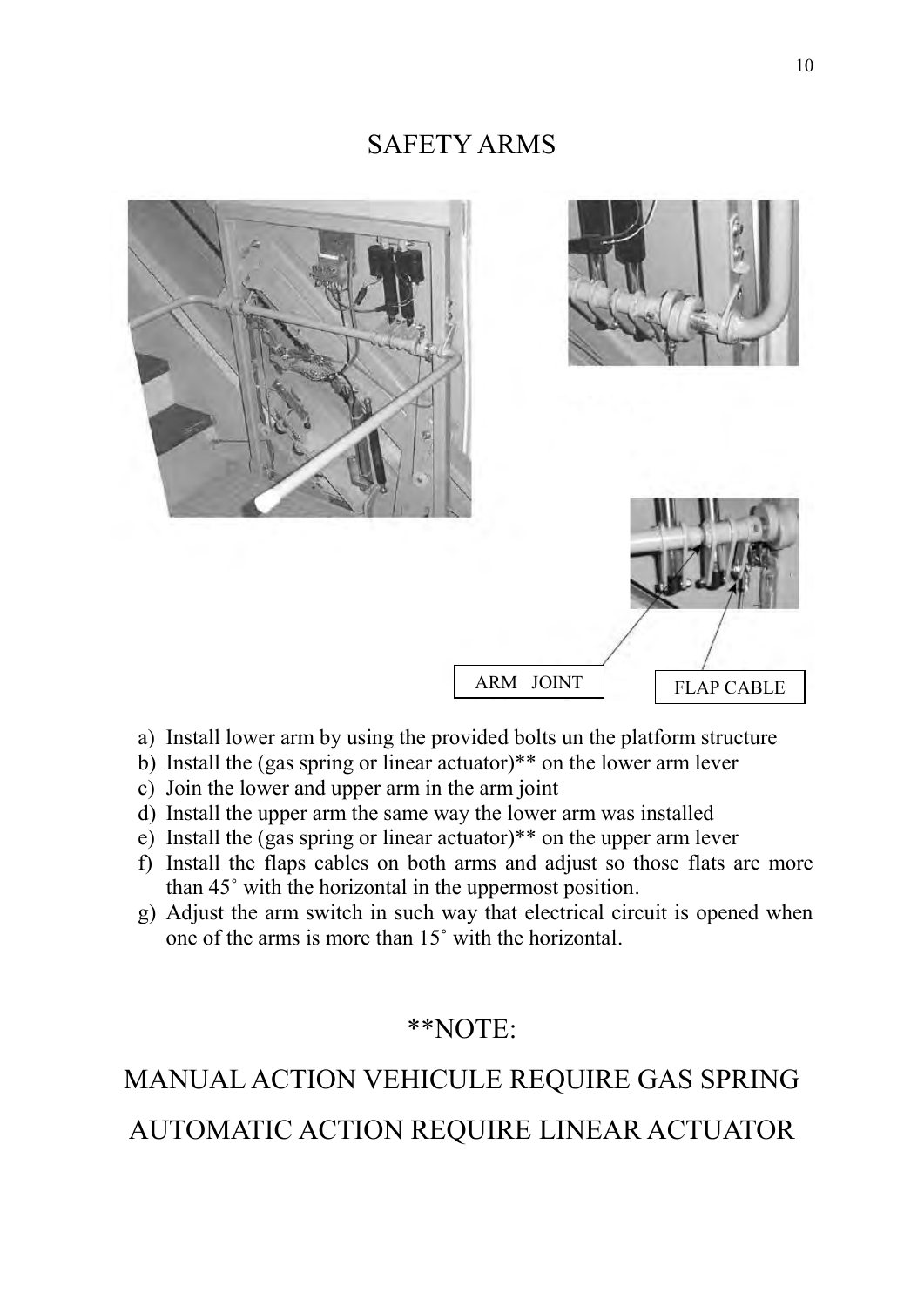### FLOOR

- a) Install the (gas spring or linear actuator)\*\* on the floor rocker
- b) Adjust the floor level with  $\frac{1}{2}$  nominal weight (250 LBS)
- c) Adjust all floor level switches so that a 15˚ will open the circuit

### \*\*NOTE:

# MANUAL ACTION VEHICULE REQUIRE GAS SPRING AUTOMATIC ACTION REQUIRE LINEAR ACTUATOR

## FINALIZING

- a) Install the lower call station
- b) Rout the electrical power to the cut off
- c) Install screw covers on rails
- d) Install front platform cover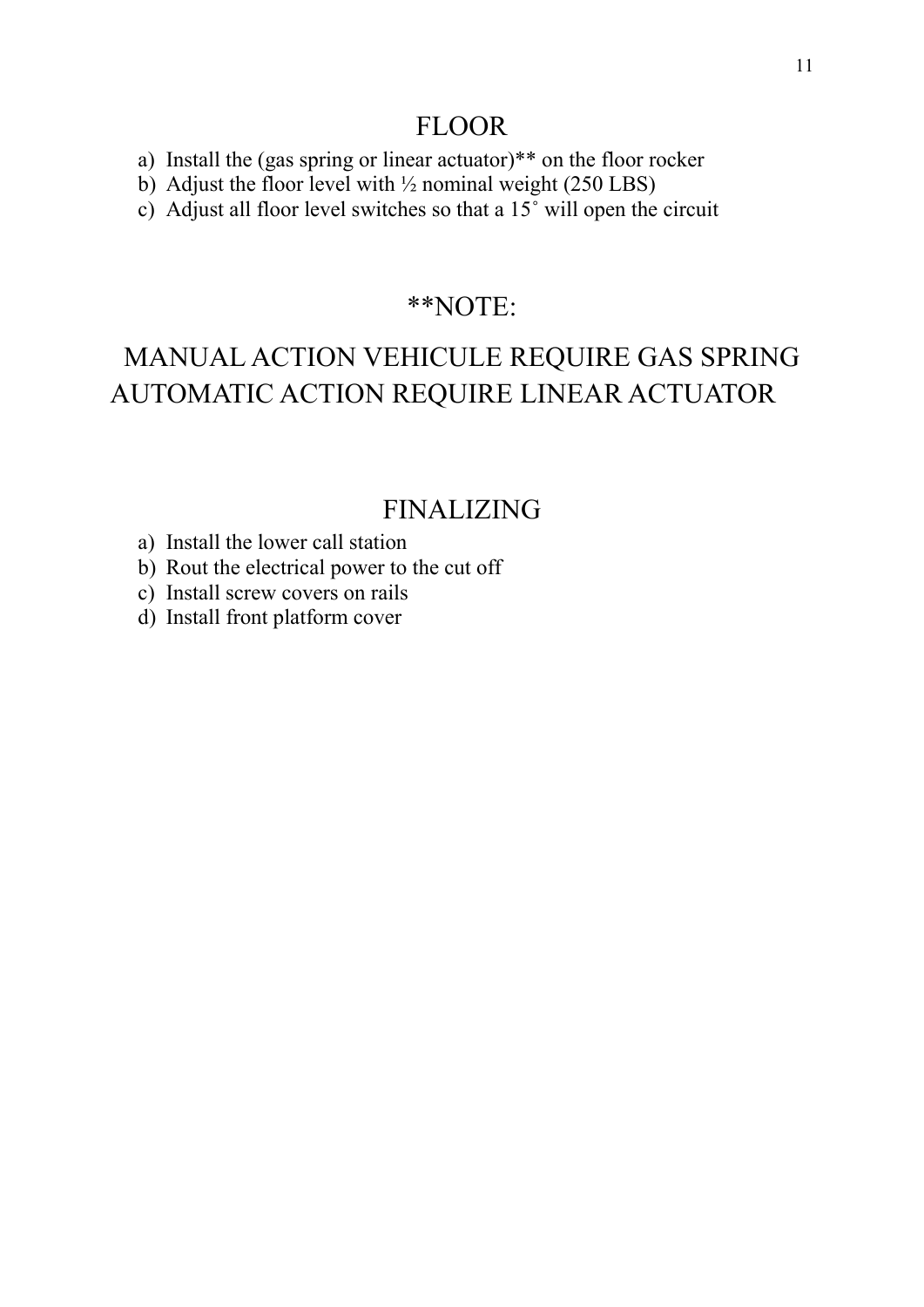# INSPECTION **TITAN**

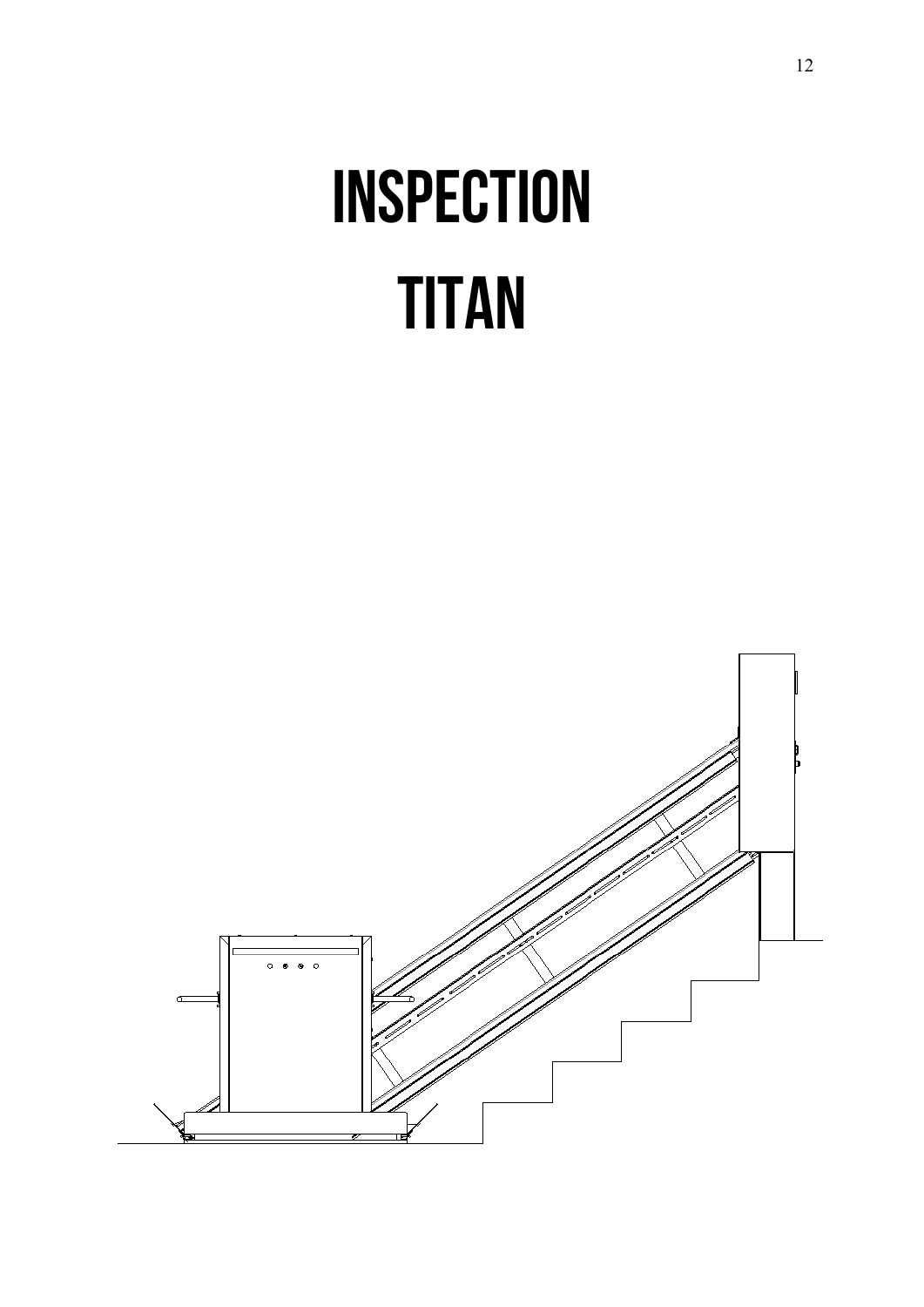## BEFORE SERVICING

- a) Run a safety brake functional test
- b) Check the alarm and E-stop while traveling
- c) Check the emergency lighting by cutting the main breaker off, not the cutoff.
- d) Check the underpan safety by lowering the platform and activate the circuit.
- e) Make sure Flaps are working fine, and that the platform will not move if flaps are down.
- f) Double check all structure bolts torques
- g) Run a safety test in case of failure
- h) Run a couple of complete travels of the elevator.

### SAFETY BRAKE TEST

- a) Jam the lowering of the vehicule with the means of a 2X4 stud about 1M long
- b) Lower the platform frame against the stud in order to create a chain loose
- c) Stay away from the platform trajectory and wipe out the stud with the means of a rope.
- d) Platform must stop in less than 60mm measured along the travel line.
- e) Chain must be still loose, meaning the brake really stopped the car.
- f) All command must be inhibited
- g) Use the manual moving device to lift the platform and release the safety brake.
- h) Rearm the safety brake and the manual reset safety switch
- i) Reset the controller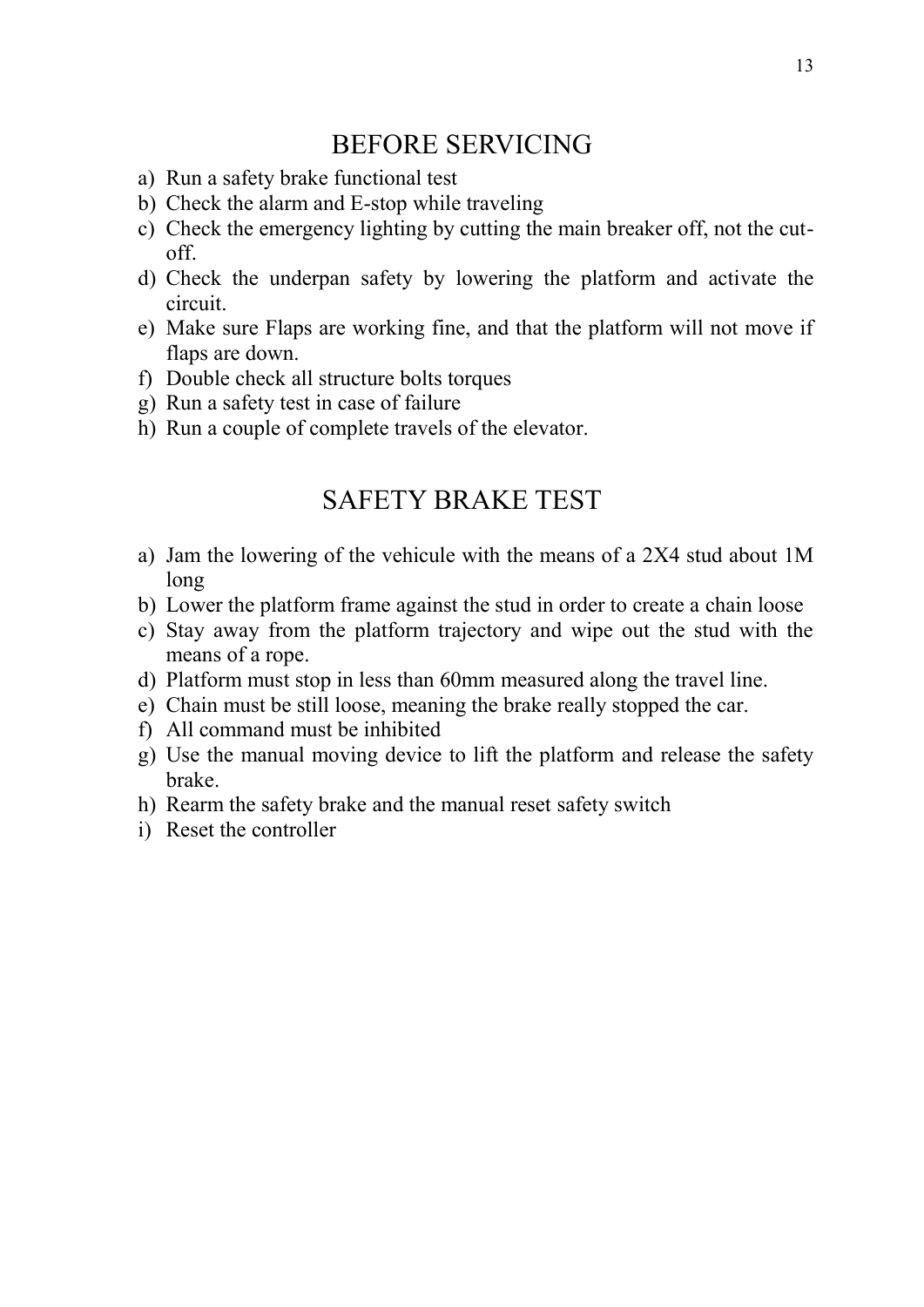MANUAL MOVING OF THE PLATFORM

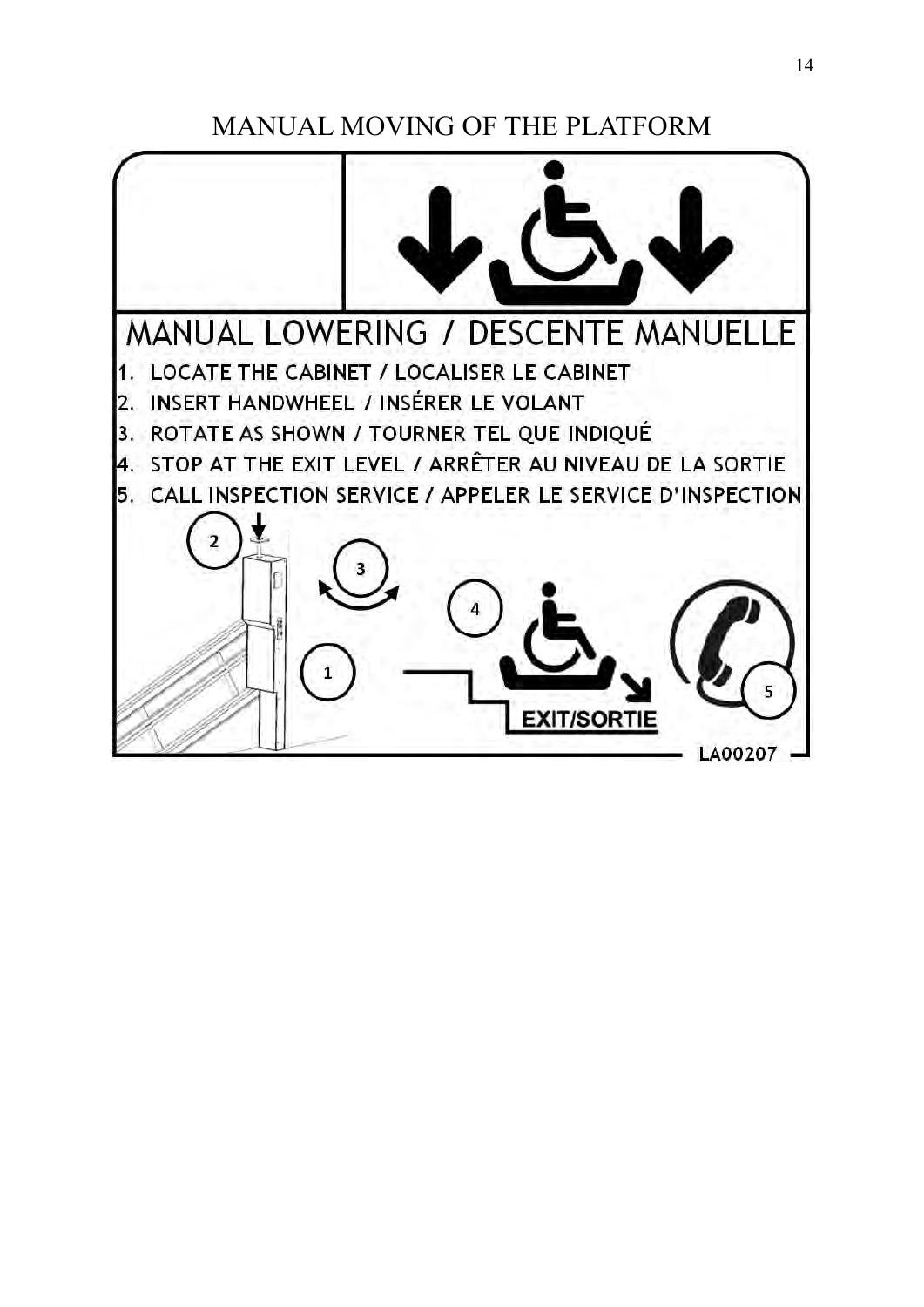## BATTERY CHARGER TEST PROCEDURE

- a) Unplug the charger unit from the 120Vac socket
- b) Run 5 complete travel in order to partially discharge the battery bank
- c) Make sure the electrical connections are connected such as the red terminal is on the positive electrode and the black on the negative terminal.
- d) Using an ampmeter, measure the charging current on the red wire.
- e) If current is over 1/2A, chargers are fine
- f) Once the battery are charged, the pilot light must remain off

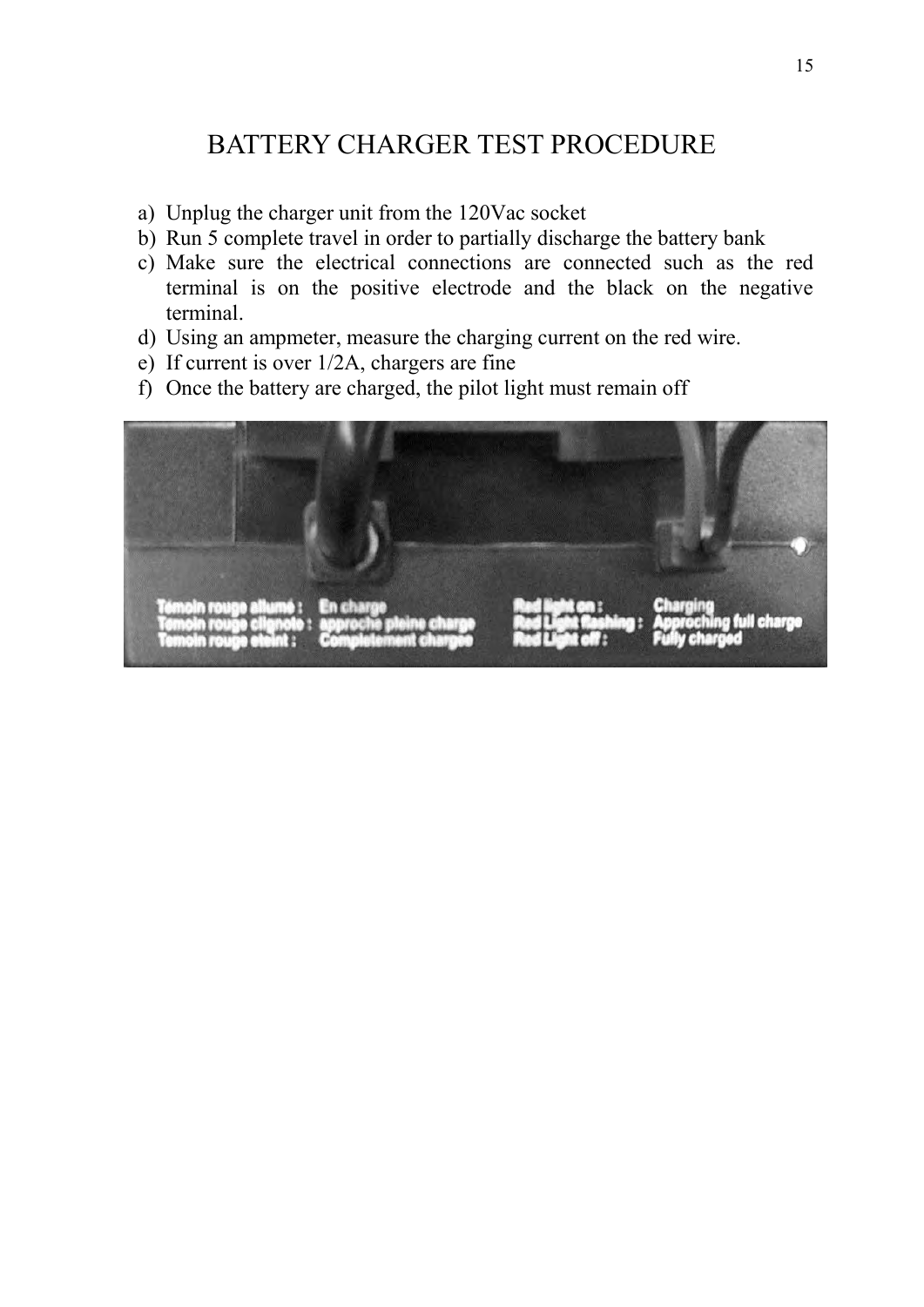## TEST PROCEDURE IN CASE OF FAILURE

This procedure explains how to test the protection in case of failure. This procedure must be followed only by certified technicinans.



**DANGER:** THIS TEST PROCEDURE WILL CAUSE ELEVATOR MOUVEMENT, SAFE SECURE HOISTWAY AND ADVISE EVERY PERSONS SURROUNDING THE PLATFORM.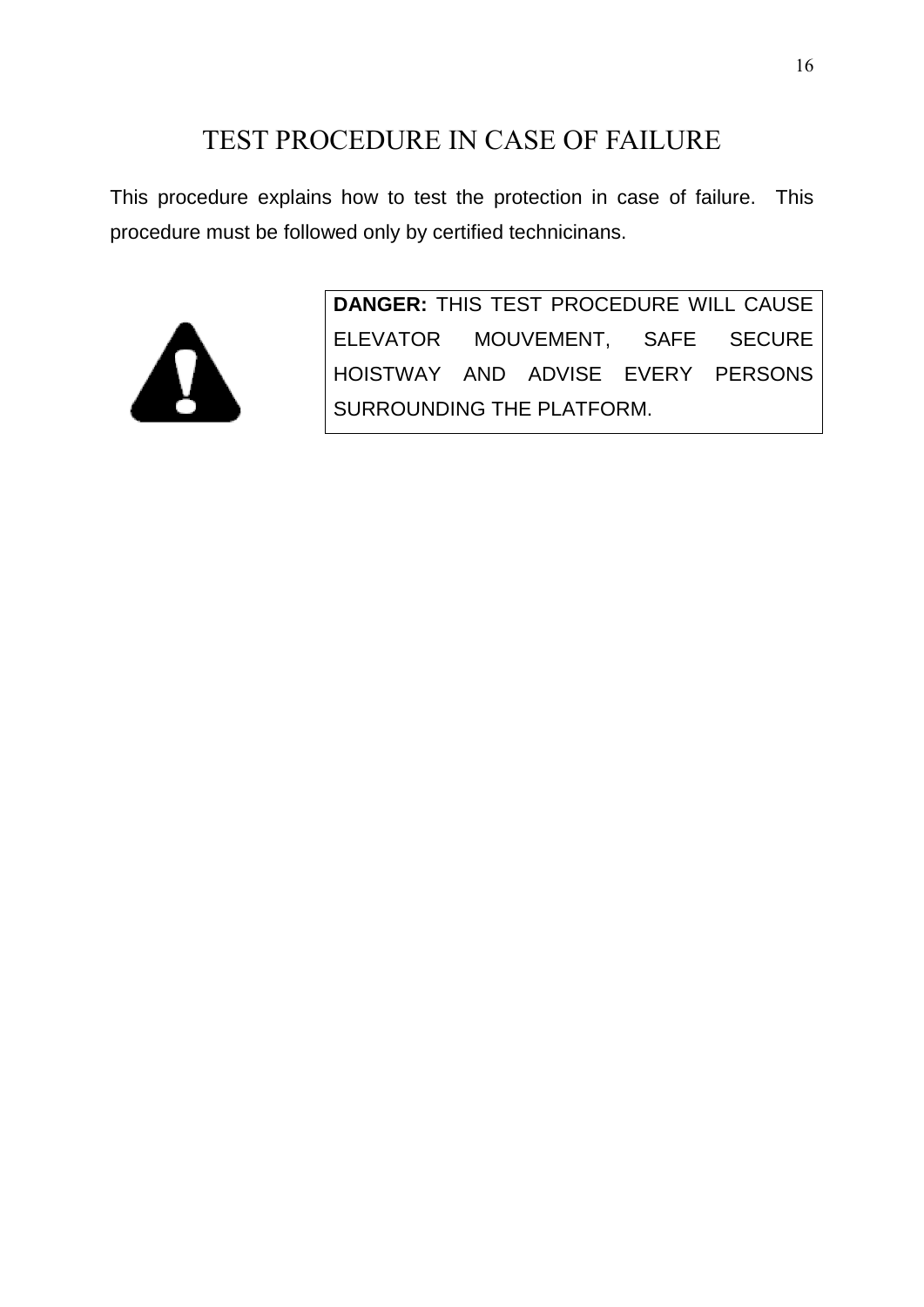#### **MAIN CONTACTOR C1**

- a) Install a min 18AWG jumper between terminal 60 and 68. This will apply 24Vdc directly on the C1 coil
- b) After 1.5 sec, the controller will code a fault. The indicator for output A will become negative image.
- c) Remove the jumper between terminal 60 and 68
- d) Reset the controller by pressing the Z4 button
- e) Connect one end of a jumper to the terminal 60
- f) Call for an upper landing, connect the other end of the jumper to the terminal 68 and press the E-Stop.
- g) Lift should stall immediately
- h) Remove jumper between terminal 60 and 68
- i) Reset the controller by pressing the Z4 button
- j) Disconnect the wire from terminal 65
- k) Call for an upper, or lower landing
- l) Lift should stall about ½ second after the beginning of the movement
- m) Reconnect wire to terminal 65
- n) Reset the controller by pressing the Z4 button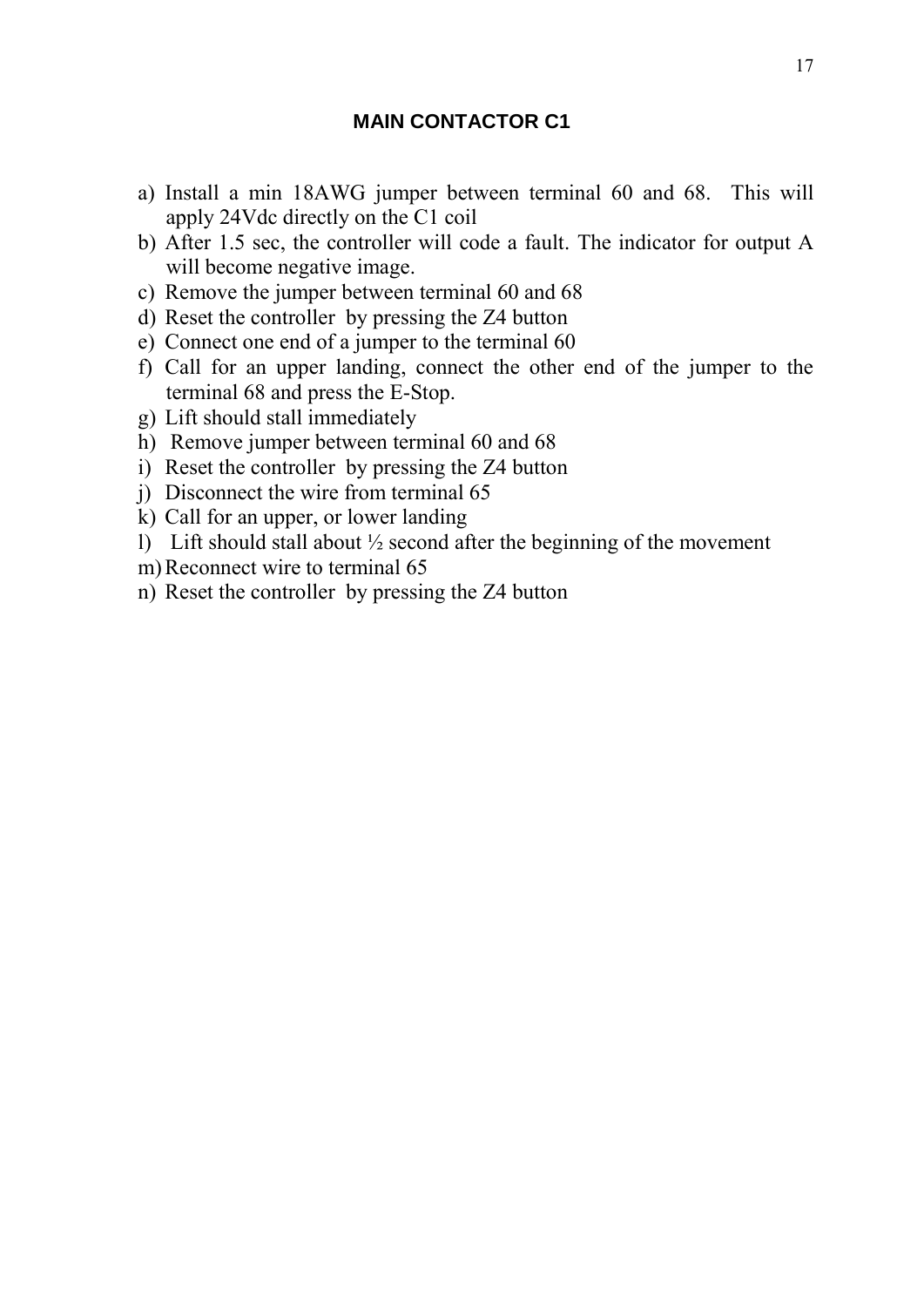- a) Install a min 18AWG jumper between terminal 60 and 67. This will apply 24Vdc directly on the M1 coil
- b) Call for an upper landing, after 1.5 sec, the controller should code à fault
- c) Reset the controller by pressing Z4 on the PLC
- d) Call for an upper landing and press the CAB E-stop, Lift should stall immediately.
- e) Reset the controller by pressing Z4 on the PLC
- f) Call for an upper landing and activate the upper safety flap the same way it would hit an obstacle by moving upward.
- g) Lift should stall and code à fault
- h) Remove jumper between terminals 60 and 67.
- i) Reset controller by pressing Z4 on the PLC
- j) Remove wire from terminal 64
- k) Call for an upward move , lift should stall after 0.5 sec, and code a fault
- l) Reset controller by pressing Z4 on the PLC
- m)Reconnect wire to terminal 64
- n) Reset controller by pressing Z4 on the PLC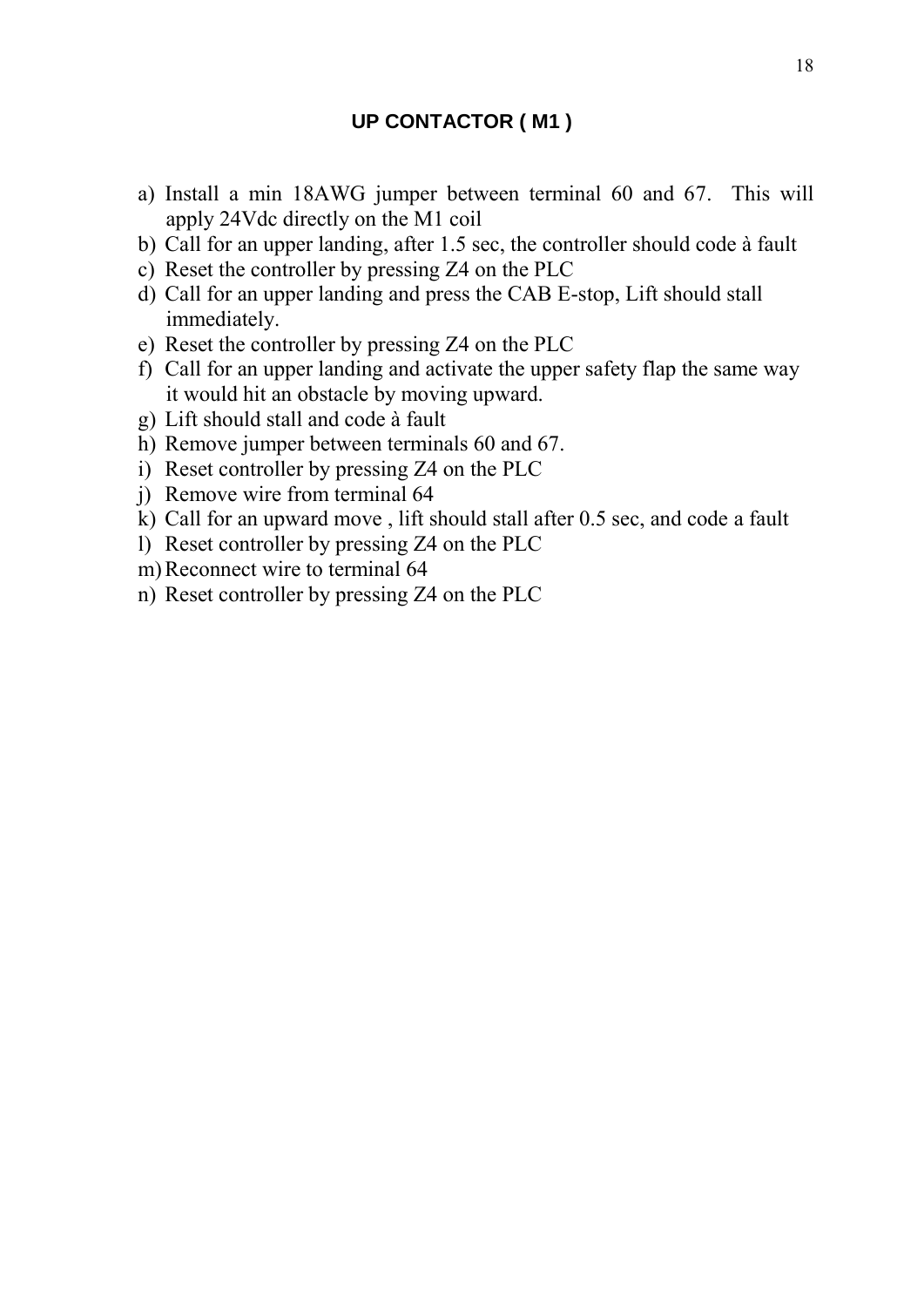#### **DOWN CONTACTOR (M2)**

- a) Install a min 18AWG jumper between terminal 60 and 66. This will apply 24Vdc directly on the M2 coil
- b) Call for an lower landing, after 1.5 sec, the controller should code à fault
- c) Reset the controller by pressing Z4 on the PLC
- d) Call for a lower landing and press the CAB E-stop, Lift should stall immediately.
- e) Reset the controller by pressing Z4 on the PLC
- f) Call for a lower landing and activate the upper safety flap the same way it would hit an obstacle by moving downward.
- g) Lift should stall and code à fault
- h) Remove jumper between terminals 60 and 66.
- i) Reset controller by pressing Z4 on the PLC
- j) Remove wire from terminal 63
- k) Call for an downward move , lift should stall after 0.5 sec, and code a fault
- l) Reset controller by pressing Z4 on the PLC
- m) Reconnect wire to terminal 63
- n) Reset controller by pressing Z4 on the PLC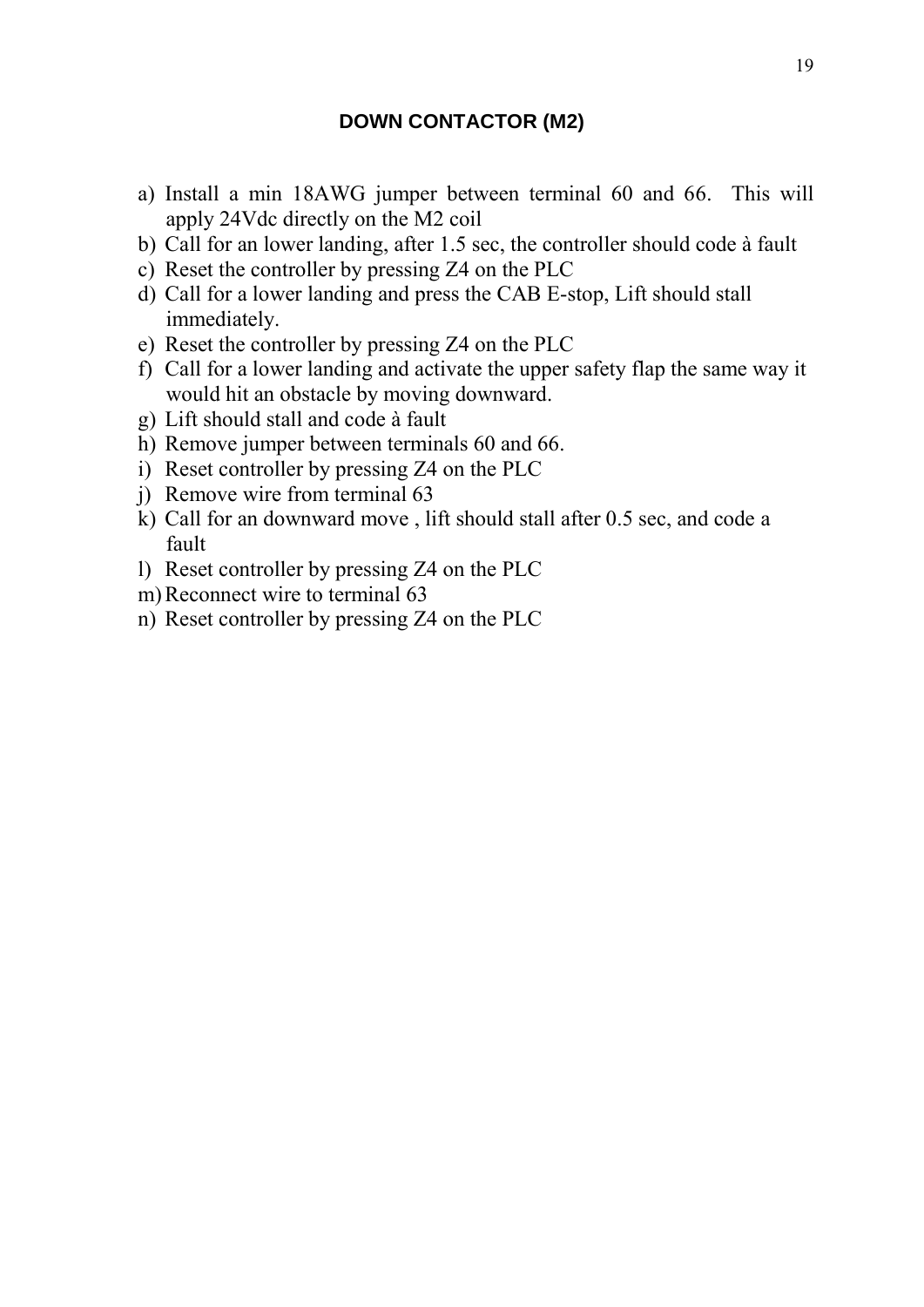#### **GROUNDING**

This test will prove that over current protection devices are working fine and will protect the electrical equipment in case of short circuit. Connect the negative terminal from an ohmmeter to the negative terminal of the battery bank. Measure electrical resistivity between battery negative terminal and:

- $\checkmark$  Electrical enclosure mounting plate
- $\checkmark$  Ternimanl 61 into each contrôller
- $\checkmark$  Metallic points around each switch
- $\checkmark$  Metallic points around call station
- $\checkmark$  Ruide Rails
- $\checkmark$  Platform frame
- $\checkmark$  Underpan
- $\checkmark$  Flap
- $\checkmark$  Column

#### **Each meausre must be under 0.3Ω**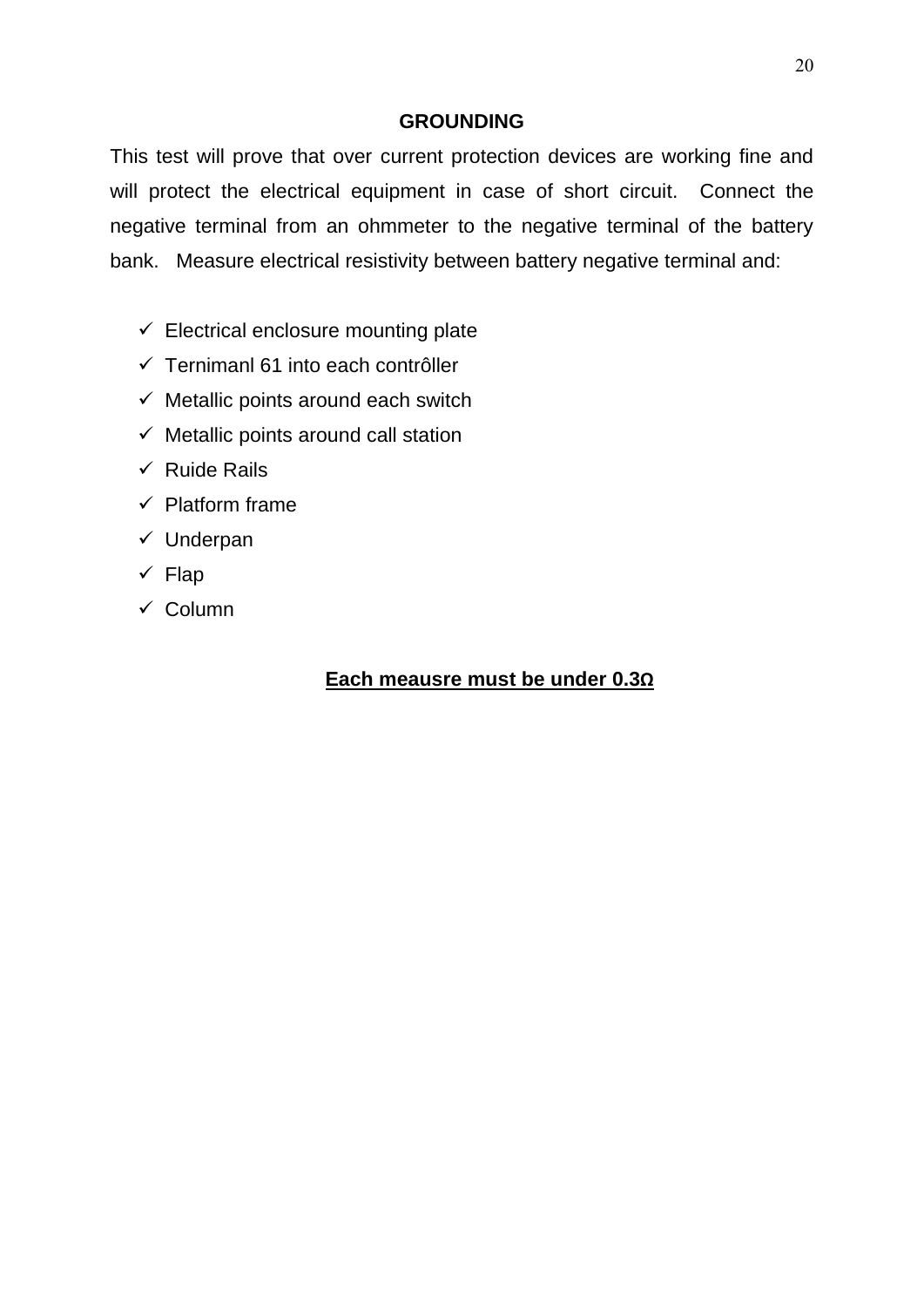# MAINTENANCE Titan Incline

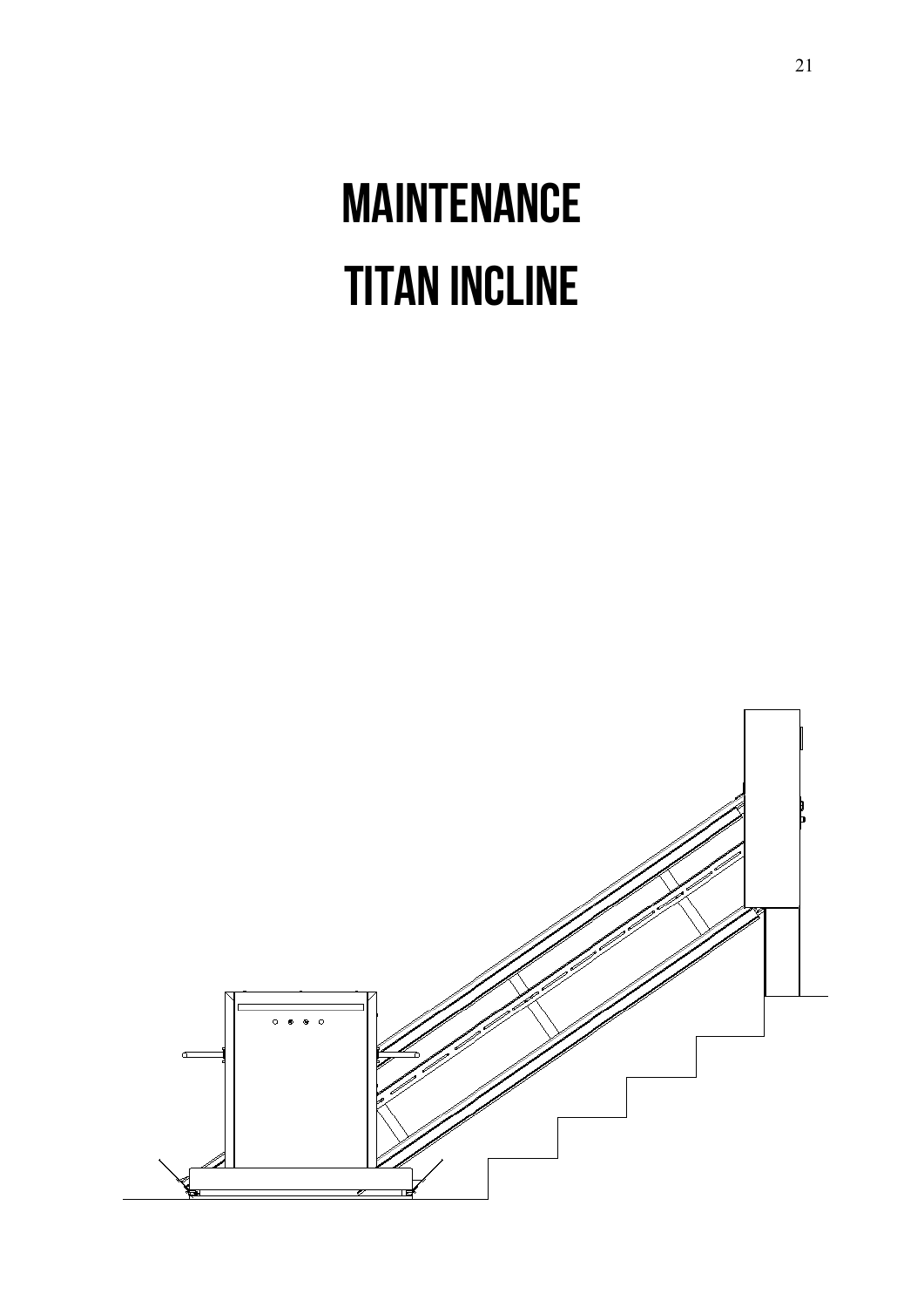#### **BIANNUAL MAINTENANCE**

#### **CAB**

- $\checkmark$  Commands buttons are in good shape
- $\checkmark$  Adjust level switches
- $\checkmark$  Check ultimate limits switch
- $\checkmark$  Check emergency lighting
- $\checkmark$  Check floor mouvement and limit switches ( Cut over 15°Deg )
- $\checkmark$  Check safety arms movement and limits switches (Cut over 15°Deg)
- $\checkmark$  Check safety flaps movements and limits switches (Cut under 45°Deg)
- $\checkmark$  Check if phone is working proprely
- $\checkmark$  Make a safety brake test
- $\checkmark$  Test E-Stop in motion, lift should stall immediately and chime should be heard.

#### **UNDER PAN**

- $\checkmark$  No foregin debris is located inside the underpan
- $\checkmark$  Underpan is free of movement in any direction
- $\checkmark$  Check and test all safety switches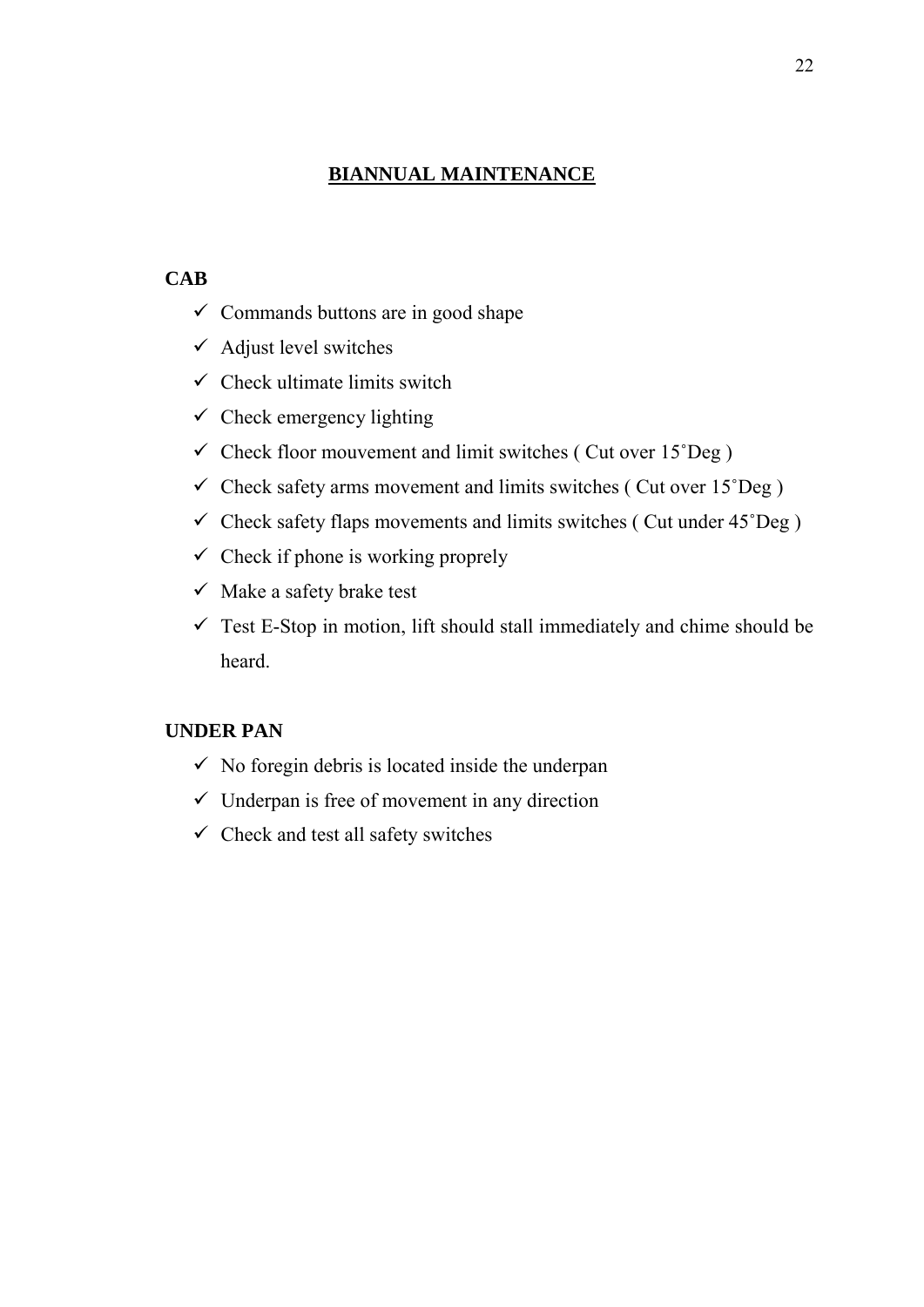#### **BOGGY**

- $\checkmark$  Check the chain connecting link on safety brake
- $\checkmark$  Check tightening torque on guide wheels 3/8-16 NC at 23 lbft
- $\checkmark$  Check for undesirable noise and/vibration
- $\checkmark$  Vérifier le bon état de la maille de raccord de la chaîne
- $\checkmark$  Serrage des boulons de roues 3/8-16 NC à 23 LBxPI

#### **COLLONETTE**

- $\checkmark$  Inspect lifting chain
- $\checkmark$  Inspect chain drive pignon
- $\checkmark$  Inspect chain guide and change if any wear can be seen
- $\checkmark$  Inspect controller general condition, cleanness, no modification
- $\checkmark$  Cleanness of power contactor contacts
- $\checkmark$  Battery terminal (No corrosion)
- $\checkmark$  Battery Bank (No Leak)
- $\checkmark$  Battery are not swollen
- $\checkmark$  Check call station functionality
- $\checkmark$  Make a cab command priority test
- $\checkmark$  Remove any foreign debris in the chain compartment
- $\checkmark$  Make a test of protection in case of failure
- $\checkmark$  Test the manual lowering device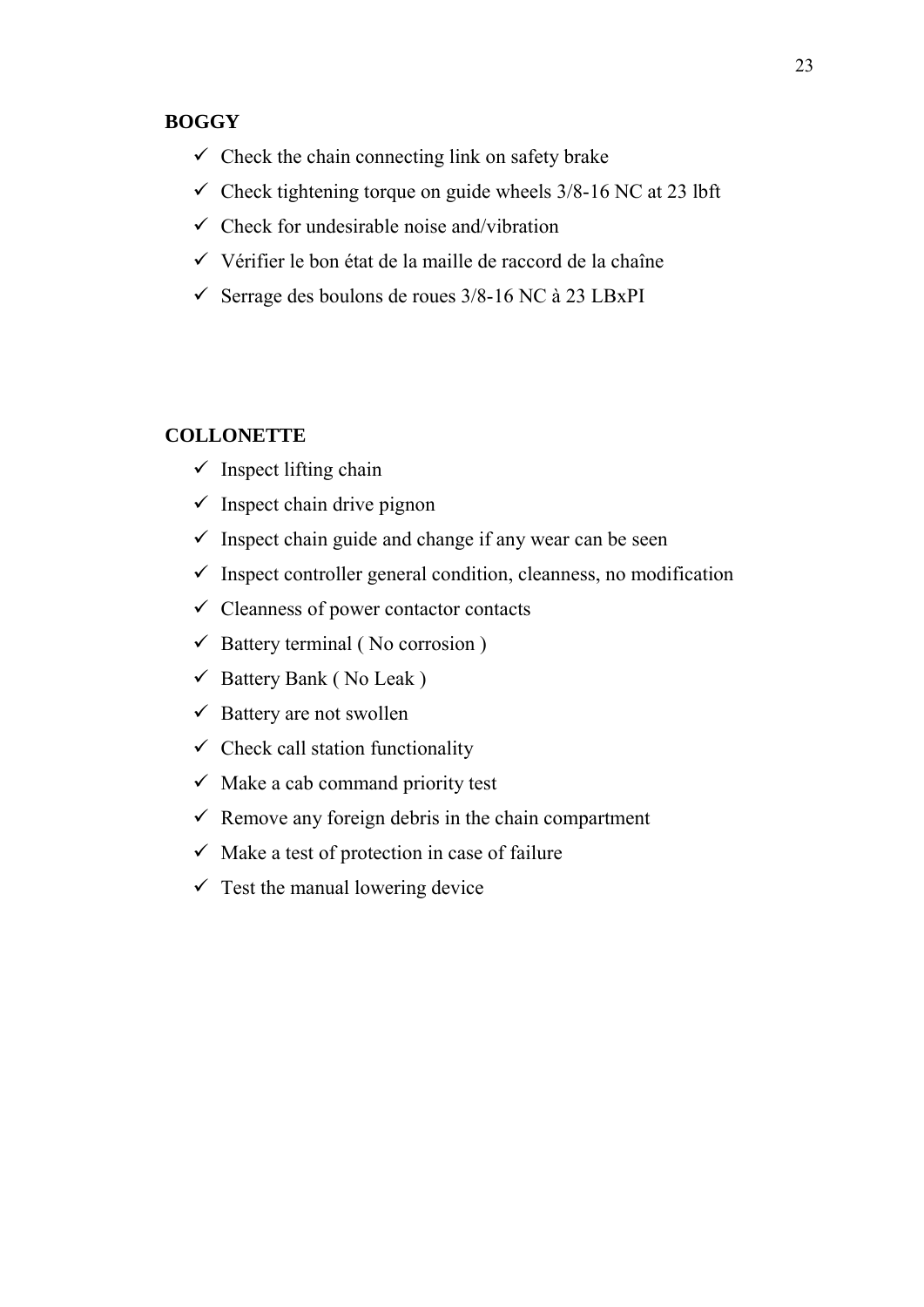# USER MANUAL Titan Incline Lift

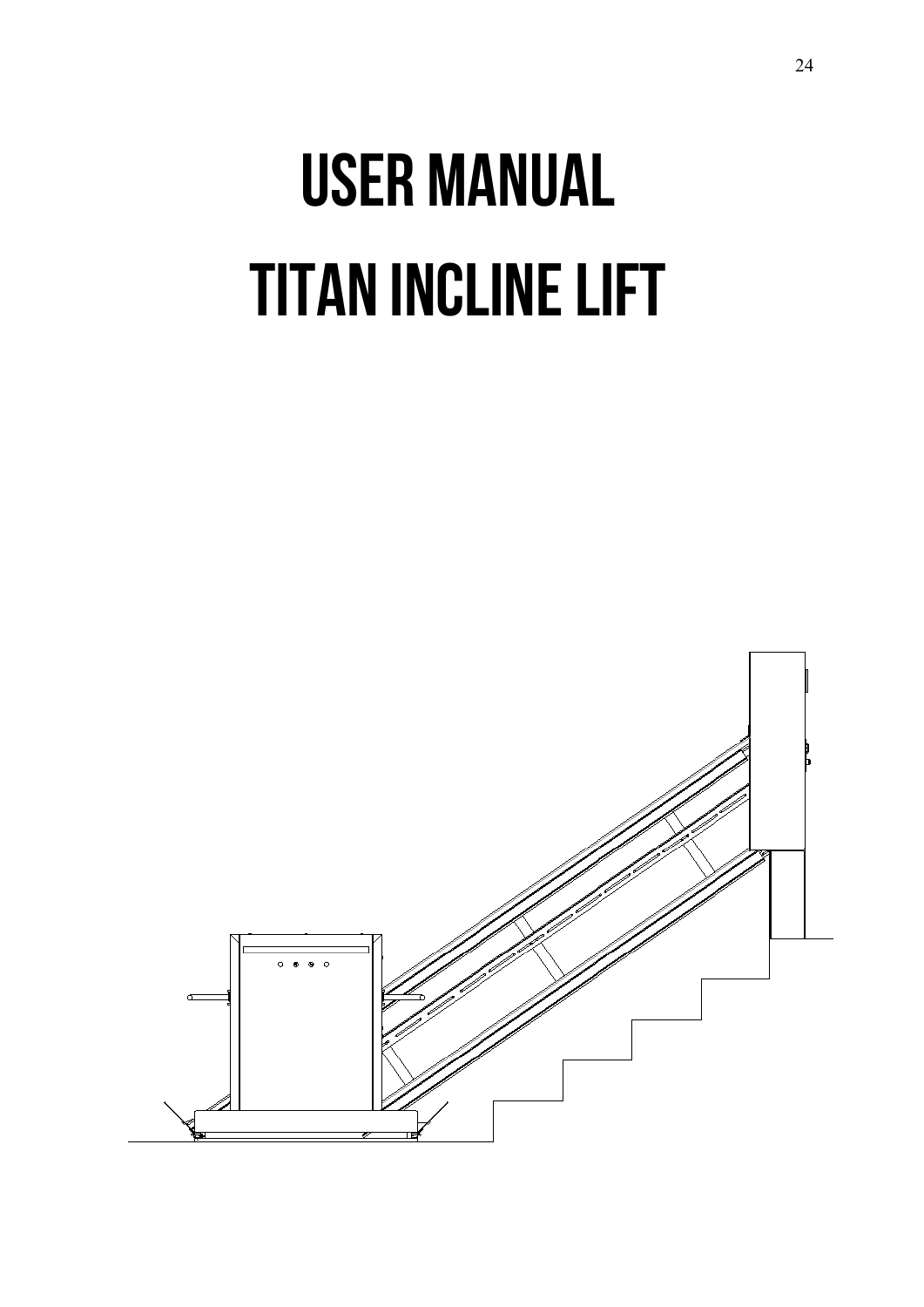# WARNING



- $\triangleright$  This is not a dumbwaiter
- $\triangleright$  This is not an amusement ride
- $\triangleright$  This is not a roller coaster
- $\triangleright$  This unit is dedicated to me used only by peoples in a wheelchair
- $\triangleright$  Never overload this lift
- $\triangleright$  Do not use in case of emergency
- Do not use in case of flooding
- $\triangleright$  This unit is not dedicated to be used in a humid place
- $\triangleright$  Kid should not use this lift unless it is a pediatric dedicated unit
- $\triangleright$  Never go under the lift
- $\triangleright$  Never modify the lift without the manufacturer approval
- $\triangleright$  Any modification on the stair shaft is prohibited after lift installation
- $\triangleright$  Never try to repair the lift by yourself
- $\triangleright$  A biannual maintenance is recommended for a safe use of the lift.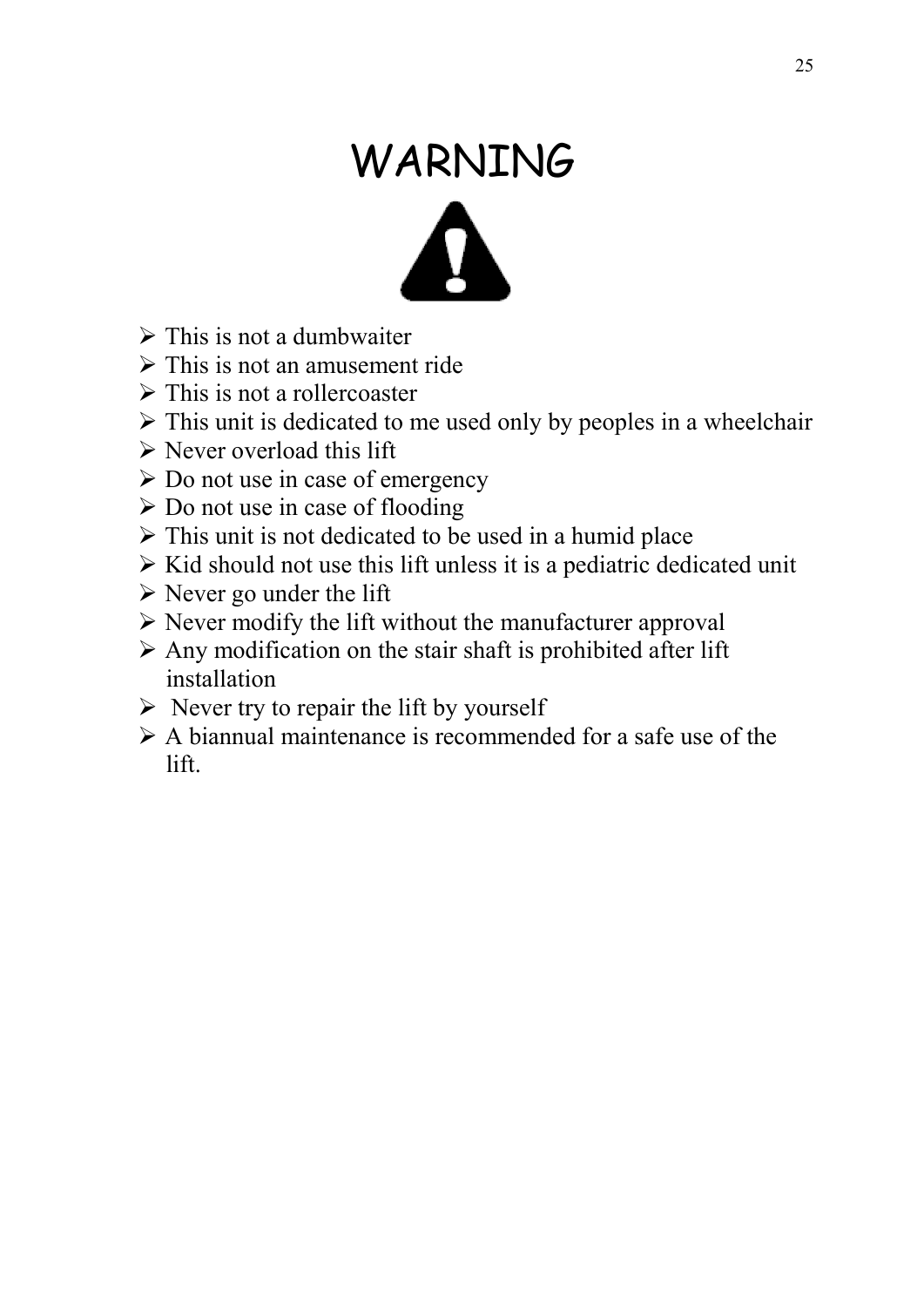RATING PLATE

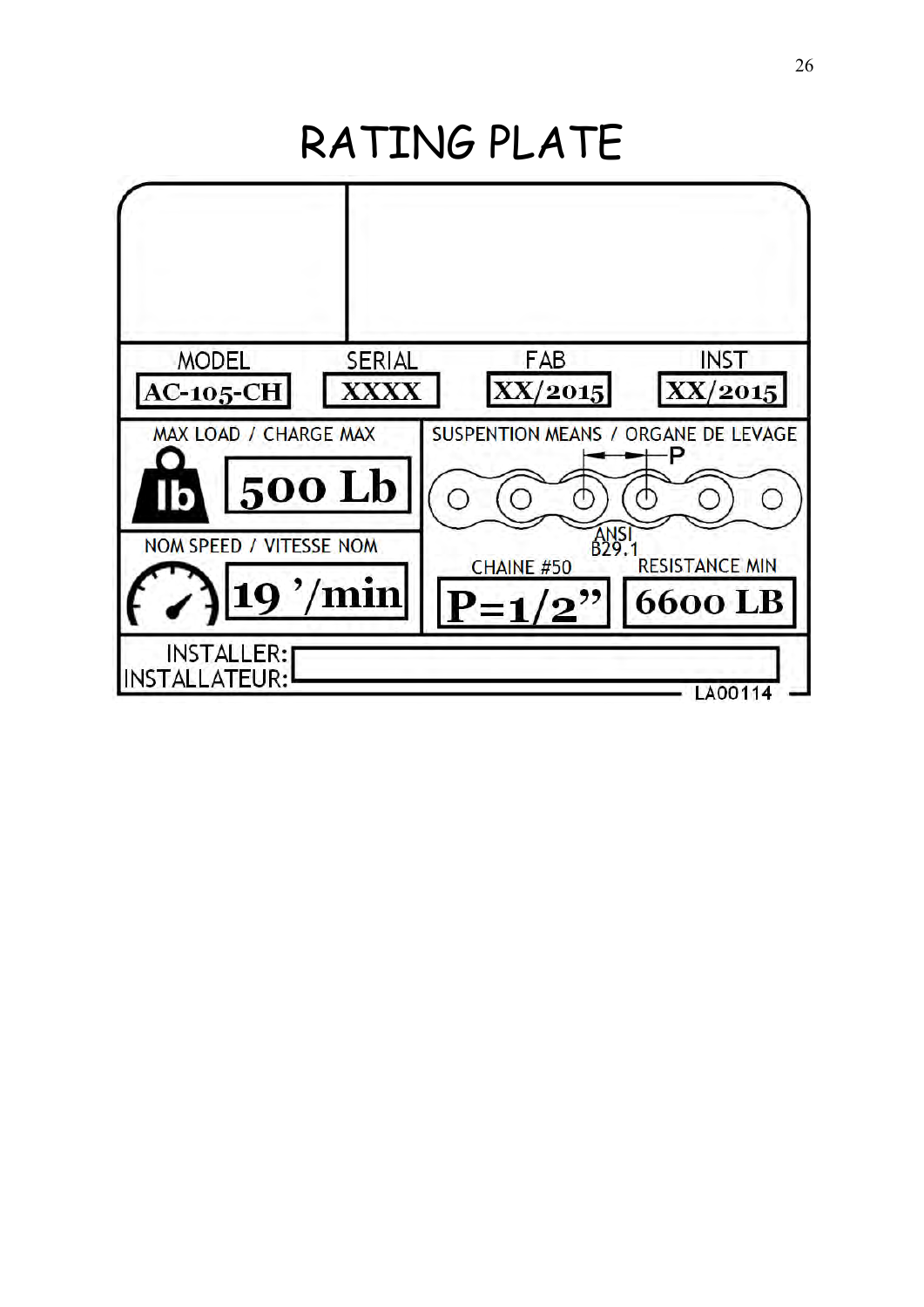# Warranty

The Titan Incline Lift is warrantied for a period of one year after commissioning. This warranty covers parts and labor for any manufacturing defect or failure under a normal use of the lift. This does not cover warranty of merchantability for a specific use or need. Customer and ergo therapist are responsible to ensure this unit suit the needs of the limited mobility user. Also, Architect and building engineer are responsible to ensure this unit suit the building code and structure strength. Always try disable lift before purchasing, any order is assumed to be in conformity with local building codes and will be delivered as ordered. Dealers and installers are responsible to collect all permits before starting the installation.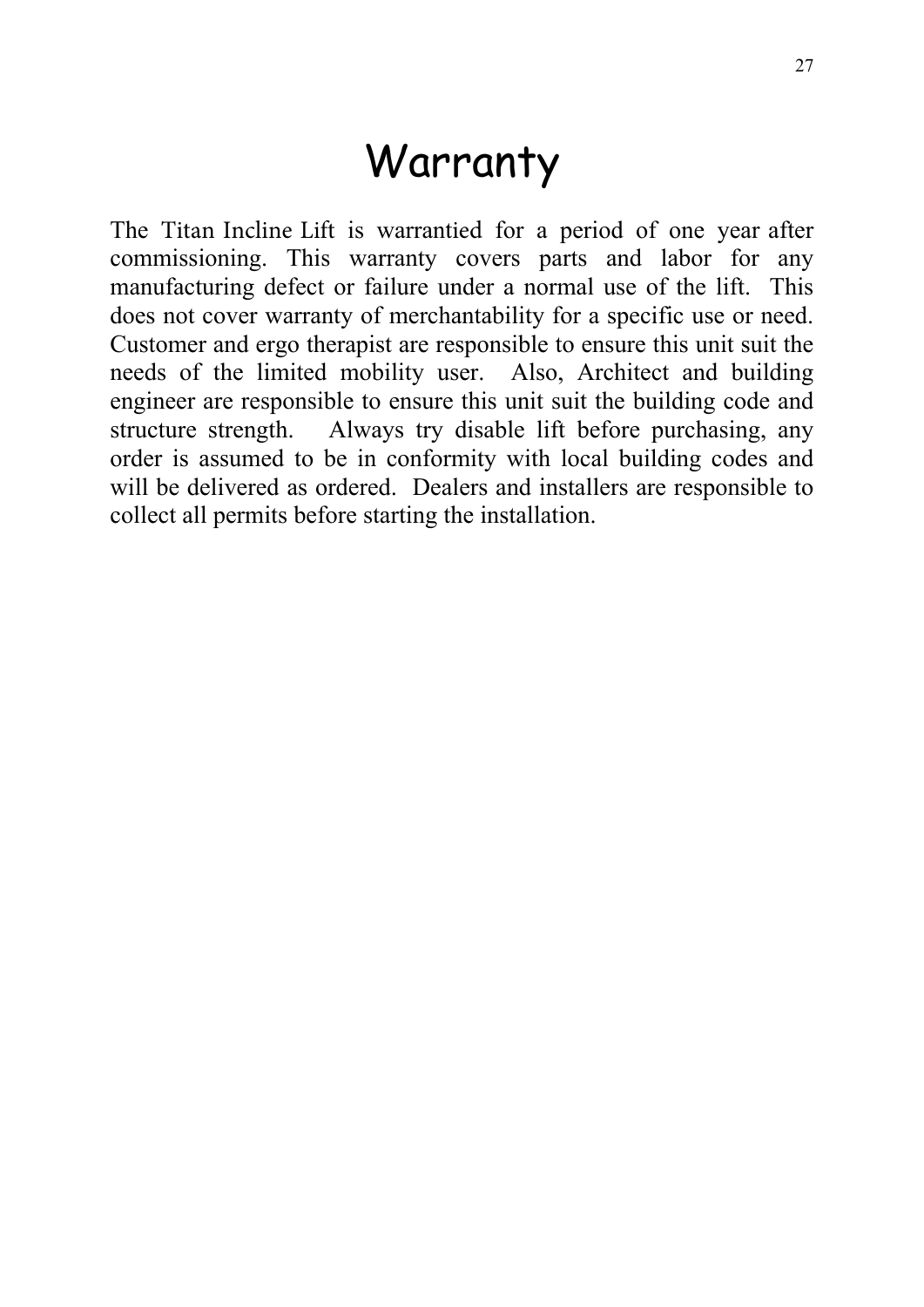# **COMPONENTS**

- 1) PLATFORM
- 2) HAND RAIL<br>3) VEHICLE CO
- 3) VEHICLE COMMANDS<br>4) SAFETY ARM
- 4) SAFETY ARM<br>5) SAFETY FLAP
- 5) SAFETY FLAP<br>6) UNDER PAN
- 6) UNDER PAN
- 7) GUIDE RAILS
- 8) EMERGENCY MOVING DEVICE<br>9) CUT-OFF
- 9) CUT-OFF
- 10) TOP LANDIN CALL STATION

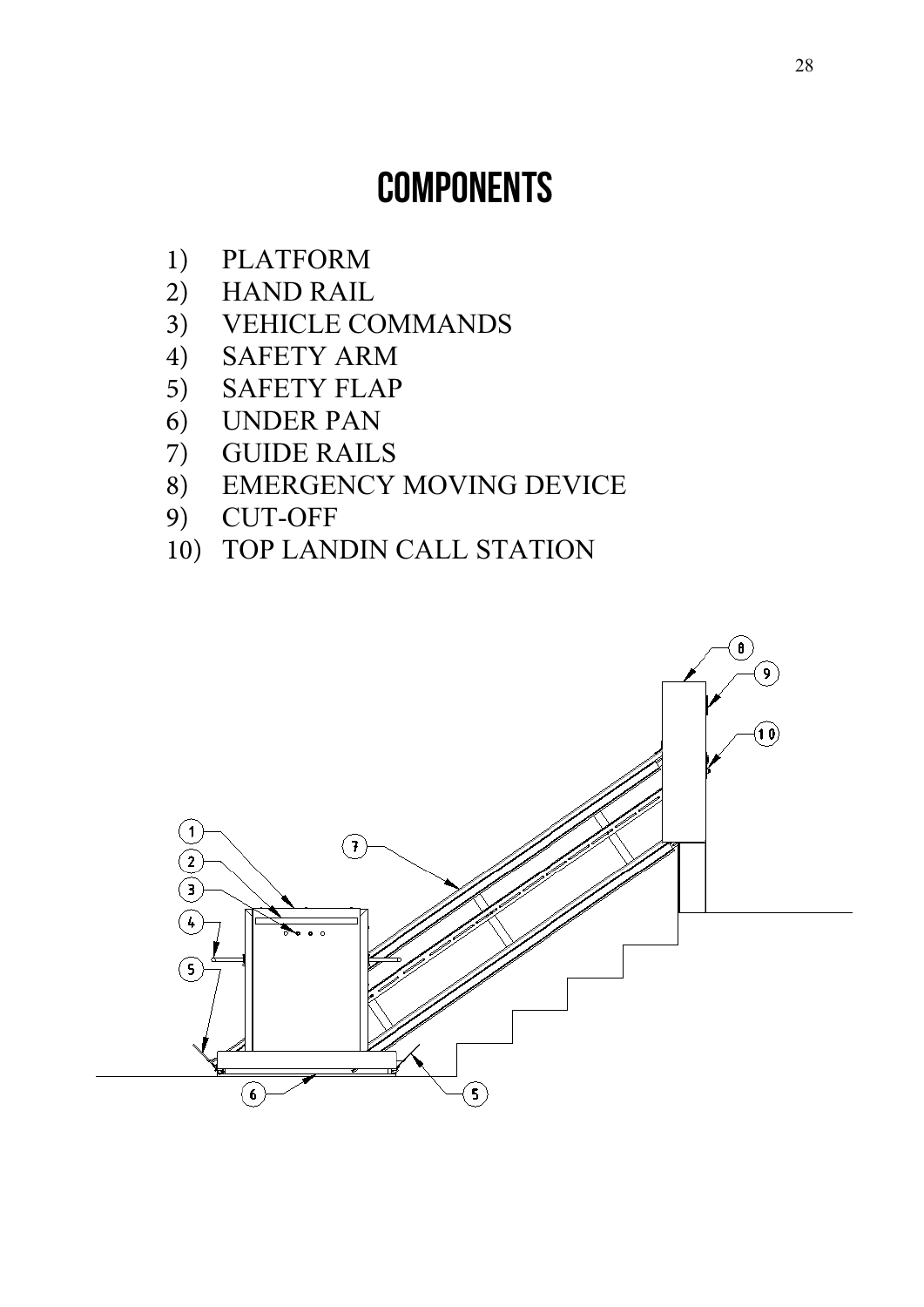MANUAL MOVING OF THE PLATFORM

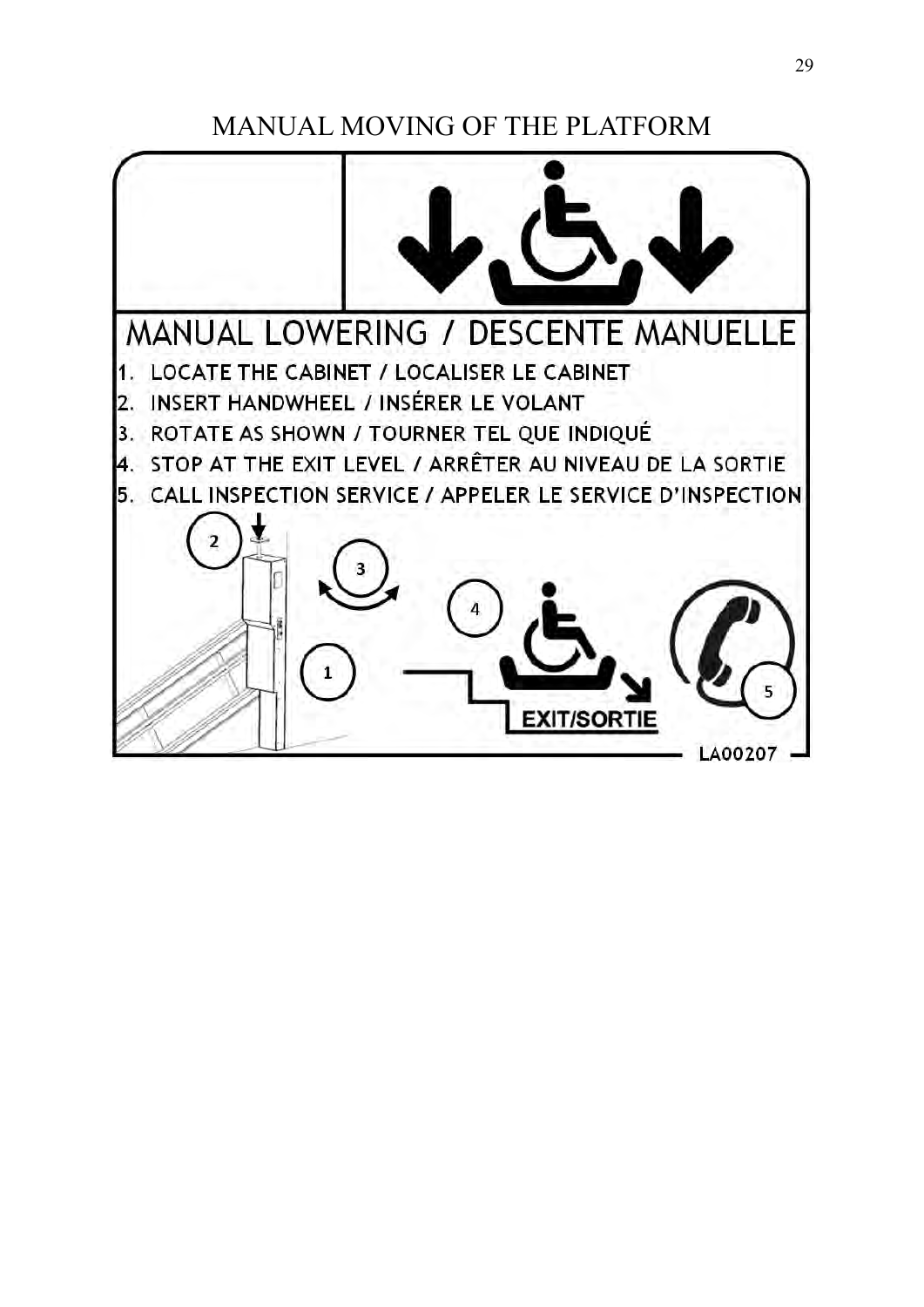# MAINTENANCE

- $\triangleright$  Do not attempt mechanical maintenance or modification
- $\triangleright$  Do not add or remove lubricant on any part of the installation
- $\triangleright$  Any defect should be reported to the installer
- $\triangleright$  Clean painted parts with the means of a soft soap and cloth
- $\triangleright$  It is allowed to use automotive wax and shine on painted surface
- $\triangleright$  The best maintenance you can do is to keep your lift clean
- $\triangleright$  Clean rails as often as possible in order to prevent dust accumulation on guide wheels.

# USE

- $\triangleright$  Call the lift by using the call station
- $\triangleright$  Unfold the floor
- $\triangleright$  Roll on the lift with your wheelchair facing front
- $\triangleright$  Put your parking brake on your wheelchair
- $\triangleright$  Unfold safety arms
- $\triangleright$  Use the commands to reach the other landing
- $\triangleright$  Hold untill the vehicule has reached the other landing
- $\triangleright$  Open the safety arm
- $\triangleright$  Leave the lift
- $\triangleright$  Flold the floor back to the wall to free the staircase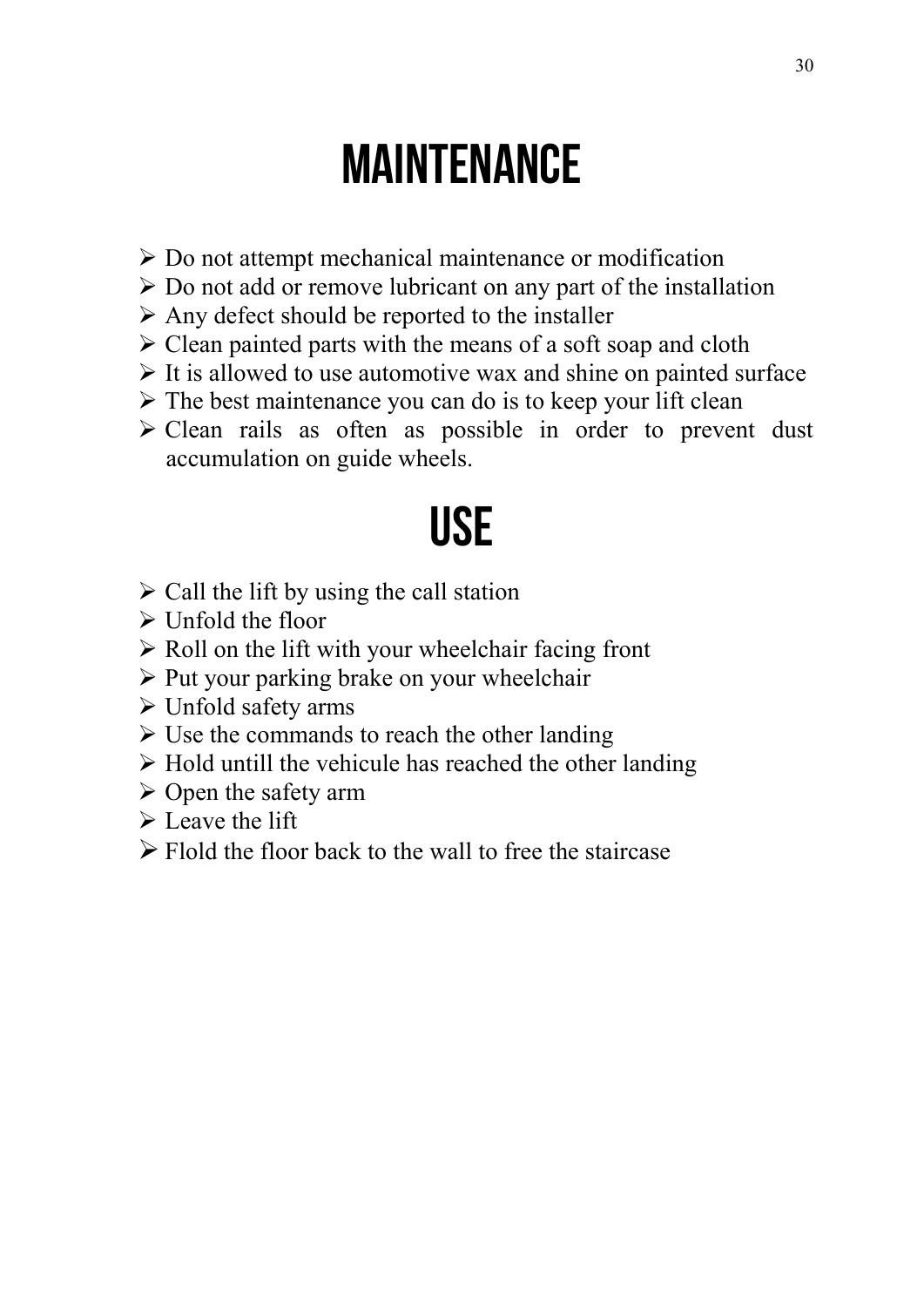# FLOOR UNFOLD

(Electrical)

The Titan Incline Lift is available with an electric action of the floor and safety arm. Usually the floor and arm must be unfolded manually, but

in some case it is too difficult for the user depending on its disability. The electrical option is using the same commands for all operations. Any commands asking for a move beyond the travels limits will activate the floor and arm.

- $\triangleright$  A command to the other landing of a folded lift will unfold the lift for boarding.
- $\triangleright$  A command to the current landing will fold the floor and arm along the supporting wall.